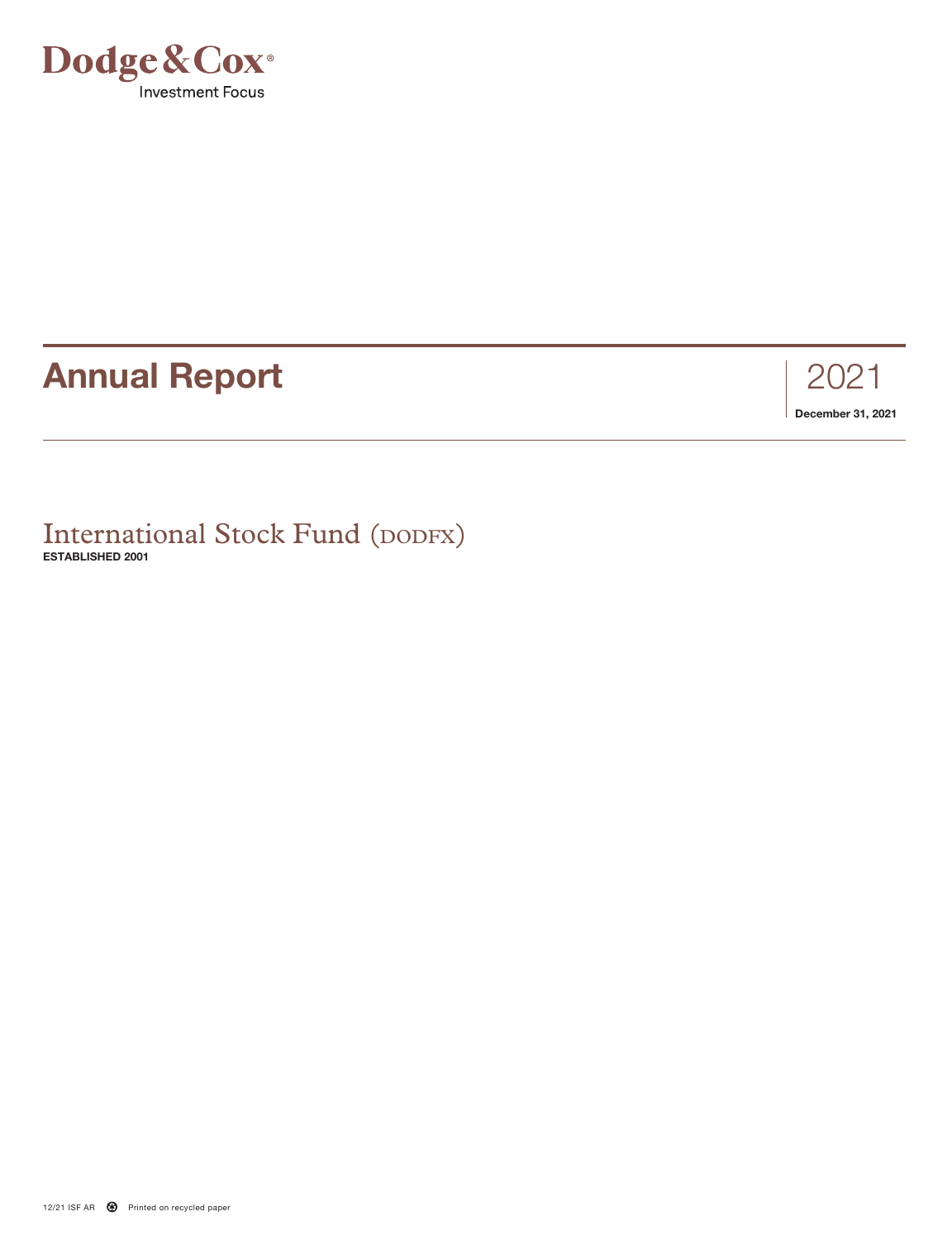### To Our Shareholders (unaudited)

The Dodge & Cox International Stock Fund had a total return of 11.0% for the year ended December 31, 2021, compared to a return of 11.3% for the MSCI EAFE (Europe, Australasia, Far East) Index.

#### **Market Commentary**

International equity markets rose over the first half of 2021 and then seesawed in the second half amid concerns about inflation and COVID-19 variants. Overall, international developed markets posted strong results for the year. Economic growth in most developed market countries has rebounded to above pre-pandemic levels. However, the MSCI Emerging Markets Index declined 3%. China's stock market, in particular, dropped 22% due to a slowing economy and the government's increased regulations across multiple industries. Internet-related companies were notably impacted, and the CSI China Internet Index tumbled 49%.

Valuations are above historical averages for the overall market, embedding expectations of continued earnings recovery. Wide valuation disparities remain between value and growth stocks, $a$  as well as between the beneficiaries and victims of low interest rates. The MSCI EAFE Value Index currently trades at only 10.8 times forward earnings compared to a lofty 25.5 times for the MSCI EAFE Growth Index.<sup>b</sup> This market divergence is a remarkable 3.8 standard deviations above the historical average. Meanwhile, the valuation spread between stocks benefiting or suffering from low interest rates is at the all-time highest level since the International Stock Fund's inception in 2001. This valuation spread is extraordinary given the remarkably low level of nominal and real interest rates, and it reflects more certainty about the likelihood of interest rates staying lower for longer than we believe is merited.

#### **Investment Strategy**

We believe these wide valuation disparities continue to provide attractive opportunities for active, value-oriented investment managers like Dodge & Cox. As a result of our individual stock selection, the Fund is diversified and exposed to various investment drivers. The Fund's portfolio can be divided into three similarly sized groups.

First, the Financials and Energy sectors constitute large portions of both the value and "low-rate victims" cohorts, and they currently comprise 34% of the Fund. In 2021, we actively trimmed many of the Fund's holdings in these sectors as they outperformed the overall market. Nevertheless, the Fund remains meaningfully overweight Financials and Energy. The Fund's Financials holdings are inexpensive, well capitalized, and could return meaningful amounts of capital to shareholders in 2022. Although rising interest rates are not a core part of our investment thesis, rate increases could further propel earnings growth. In Energy, oil prices rose 51% in 2021 as demand continued to rebound from pandemic-induced lows and exceeded supply throughout the year. Many energy companies have improved capital allocation by restraining spending on traditional oil and gas projects and returning more capital to shareholders. At current commodity prices, the Fund's energy holdings trade at attractive valuations and generate substantial free cash flow, which can be used for increased returns to shareholders.

Another third of the portfolio has exposure to innovation-led earnings growth through reasonably valued technology, internet, and health care holdings. The Fund is about 1.4 times overweight the MSCI EAFE on a combined basis in these areas of the market. We added meaningfully to the Fund's Health Care and China Internet positions throughout 2021, which we discuss in more detail below.

The final third of the portfolio is diversified among the remaining sectors, notably Consumer Staples, Consumer Discretionary (excluding internet retail companies), and Industrials. As valuations became more attractive, we added to Consumer Staples this past year. However, the Fund's exposure to these sectors is roughly half the weight of the benchmark.

#### Health Care

During 2021, Health Care was our largest add in the portfolio. As a result, the Fund's Health Care position increased from 12.3% at the beginning of 2021 to 17.7% at year-end. We added significantly to Sanofi, Novartis, GlaxoSmithKline, and Roche Holding—these pharmaceutical companies now represent four of the Fund's five largest positions.<sup>c</sup> Pharmaceuticals broadly underperformed due to concerns about potential U.S. drug pricing legislation. In addition, lower current and future growth expectations from lower diagnoses and treatment rates for non-COVID-19 conditions negatively impacted their stock prices.

The Fund's pharmaceutical holdings are attractively valued and generally trade at market multiples. Each holding has a globally diversified unique business mix and combination of earnings growth drivers, such as restructuring (GlaxoSmithKline), cost cutting (Sanofi), and/or innovation (Novartis and Roche). As a notable exception, AstraZeneca traded at a premium valuation embedding high expectations of future success, so we sold the Fund's position.

We discussed GlaxoSmithKline in our Semi-Annual 2021 Report. The company's restructuring remains on track, and management expects to spin off its Consumer Health division in the first half of 2022. We would now like to share our thoughts on Novartis, another large pharmaceutical holding at 3.4%.

Based in Switzerland, Novartis has leading positions in a broad array of innovative drugs, generics, and biosimilars across 155 countries. After divesting its Animal Health, Vaccines, and Consumer Health businesses and stake in Roche, Novartis is now focused on its core pharmaceutical business. Its stock price has underperformed amid concerns that the company's future growth will be challenged given its large revenue base and loss of patent exclusivity for several key products over the next five years. Despite these challenges, we are encouraged by the company's renewed focus and strong execution over the past five years, with pharmaceutical revenues up 30% and operating profit up 51%. Moreover, we believe Novartis' product diversification, robust research and development pipeline, strong balance sheet, and capable management team—when combined with a low starting valuation of 13 times forward earnings—mitigate downside risks.

In 2021, we also started positions in two new health care services holdings: Olympus (the leading endoscope manufacturer, based in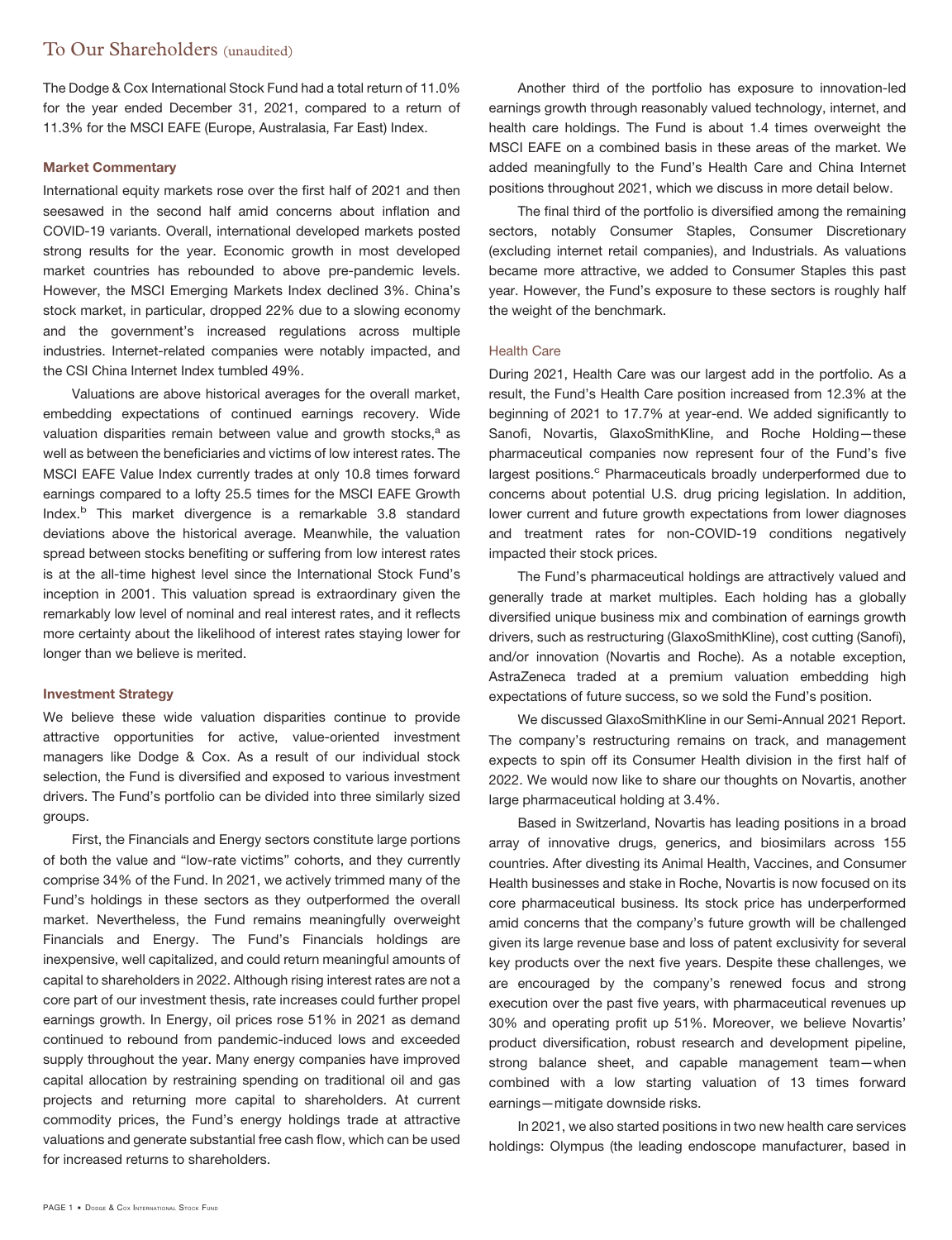Japan) and Fresenius Medical Care (one of the largest global manufacturers of dialysis products and providers of dialysis services, domiciled in Germany). These companies are attractively valued relative to their franchise strength and market leadership. Olympus has made significant progress focusing on its core endoscope franchise and expanding margins. Fresenius is restructuring to reduce costs as it manages through COVID-induced headwinds, while positioning itself to capitalize on the growing need for its dialysis services.

#### China Internet

The Fund's China Internet holdings have significantly underperformed since February, when regulatory actions in China increased in pace and severity. Investors fear that growth and profitability will be severely curtailed. More recently, slowing economic growth in China and plans to delist China ADRs from U.S. exchanges weighed on share prices in China.

How do we evaluate the investment merits in the face of these uncertainties? By remaining disciplined in applying our bottom-up investment approach. We consider a range of possible scenarios based on our in-depth due diligence with the company management teams, internet industry experts, legal experts, and China policy experts. Our International Equity Investment Committee then weighs and debates our analysts' scenario forecasts against the current valuations to discern what risks might already be priced in, and the potential investment opportunities relative to the overall portfolio.

We revisited our investment theses and reaffirmed our view that they remain attractive long-term investments, despite the changing regulatory environment. We recently added to Alibaba, Baidu, and JD.com. The following three factors gave us the confidence to increase the Fund's exposure to these holdings. First, some of the government's policies are similar to other data privacy and antimonopoly policies around the world. Second, important government officials and publications have sought to clarify the government's agenda and stress the importance of private enterprise. Each of these holdings has significant investments in valuable, high-growth new

businesses (e.g., Cloud at Alibaba, Autonomous Driving at Baidu) that are key to the government's technological leadership aspirations. Third, we believe the valuations of these companies have priced in significant pessimism. In our view, valuations remain attractive (at an almost five-year low) and embed more conservative assumptions of growth and profitability. China Internet collectively comprised 7.2% of the Fund on December 31.<sup>d</sup>

#### **In Closing**

We are enthusiastic about the opportunities we see as a valueoriented, active manager. We believe the Fund's portfolio is well positioned, especially with the valuation gaps between value and growth stocks, as well as between the beneficiaries and victims of low interest rates, as wide as they are today. Valuation changes can occur swiftly and without warning, so we encourage our shareholders to maintain a long-term perspective.Thank you for your continued confidence in our firm. As always, we welcome your comments and questions.

For the Board of Trustees,

Charles F. Pohl, Chairman

February 1, 2022

Dana M. Emery, President

- $(a)$  Generally, stocks that have lower valuations are considered "value" stocks, while those with higher valuations are considered "growth" stocks.
- (b) Unless otherwise specified, all weightings and characteristics are as of December 31, 2021.
- $\degree$  The use of specific examples does not imply that they are more or less attractive investments than the portfolio's other holdings.
- China Internet comprises Alibaba, Baidu, JD.com, Naspers, Prosus, and Tencent.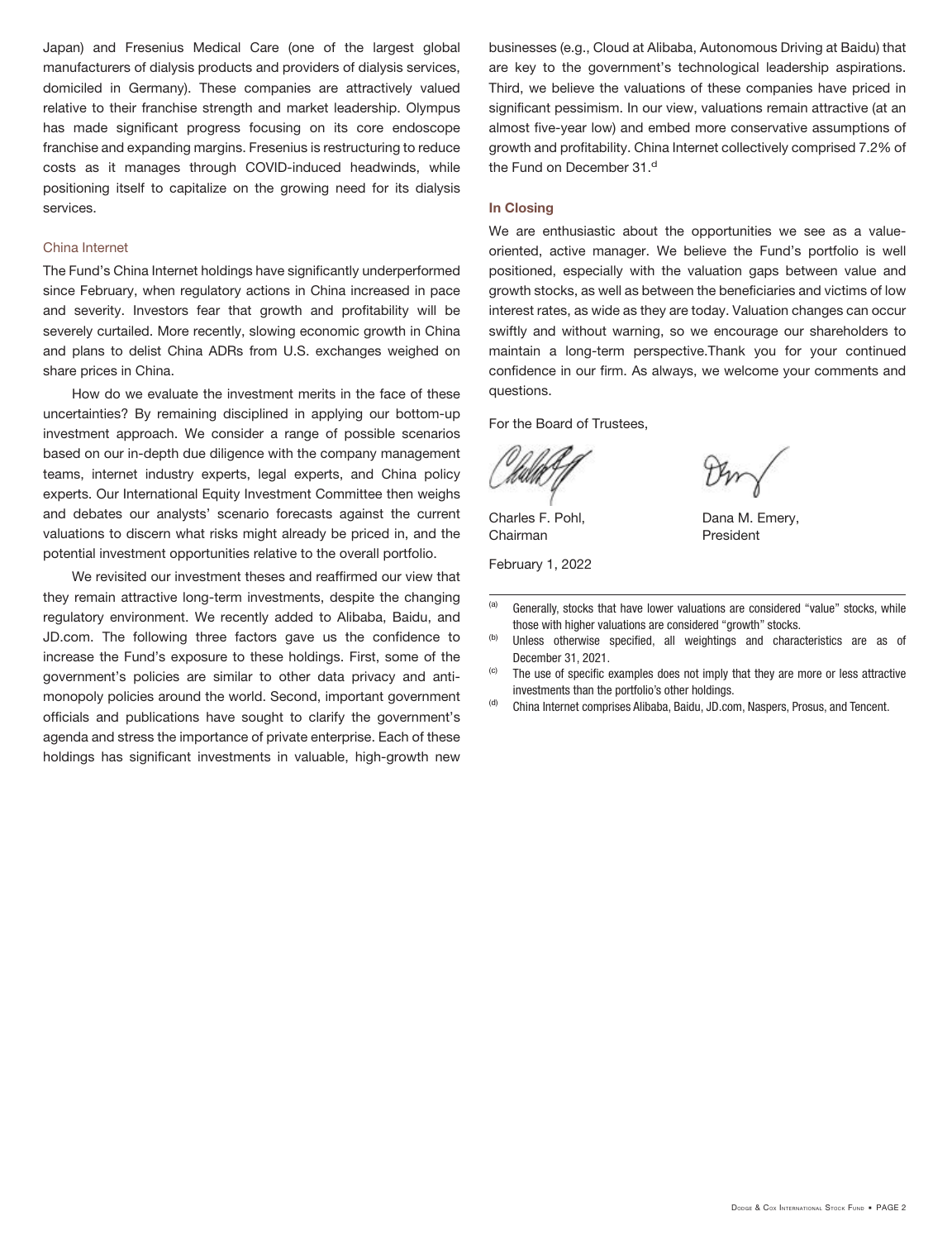### 2021 Performance Review (unaudited)

The Fund underperformed the MSCI EAFE by 0.2 percentage points in 2021.

#### **Key Detractors from Relative Results**

- The Fund's China internet holdings in the Consumer Discretionary and Communication Services sectors—namely Alibaba, Naspers, Baidu, and Prosus—detracted from results.
- **The Fund's holdings within the Information Technology sector** (flat compared to up 20% for the MSCI EAFE sector), especially Samsung Electronics, led to relative underperformance.
- Additional detractors included Credit Suisse, Itau Unibanco, and Mitsubishi Electric.

### **Key Contributors to Relative Results**

- The Fund's average overweight position (8% versus 3%) and holdings in the Energy sector (up 50% compared to up 23% for the MSCI EAFE sector), especially Ovintiv and Suncor Energy, led to relative outperformance.
- **. In Materials, the Fund's outperformance (up 30% compared** to up 10% for the MSCI EAFE sector) contributed to results, notably Glencore and Nutrien.
- Additional key contributors included Johnson Controls International, ICICI Bank, BNP Paribas, UBS Group, and GlaxoSmithKline.

### Key Characteristics of Dodge & Cox

#### **Independent Organization**

Dodge & Cox is one of the largest privately owned investment managers in the world.We remain committed to independence, with a goal of providing the highest quality investment management service to our existing clients.

### **Over 90 Years of Investment Experience**

Dodge & Cox was founded in 1930. We have a stable and wellqualified team of investment professionals, most of whom have spent their entire careers at Dodge & Cox.

### **Experienced Investment Team**

The International Equity Investment Committee, which is the decisionmaking body for the International Stock Fund, is a seven-member committee with average tenure of 22 years at Dodge & Cox.

### **One Business with a Single Decision-Making Office**

Dodge & Cox manages equity (domestic, international, and global), fixed income (domestic and global), and balanced investments, all from one office in San Francisco.

### **Consistent Investment Approach**

Our team decision-making process involves thorough, bottom-up fundamental analysis of each investment.

### **Long-Term Focus and Low Expenses**

We invest with a three- to five-year investment horizon, which has historically resulted in low turnover relative to our peers. We manage Funds that maintain low expense ratios.

**Risks: The Fund is subject tomarket risk,meaning holdings in the Fund may decline in value for extended periods due to the financial prospects of individual companies, or due to general market and economic conditions. Investing in non-U.S. securities may entail risk due to foreign economic and political developments; this risk may be increased when investing in emerging markets. The Fund is also subject to currency risk. Please read the prospectus and summary prospectus for specific details regarding the Fund's risk profile.**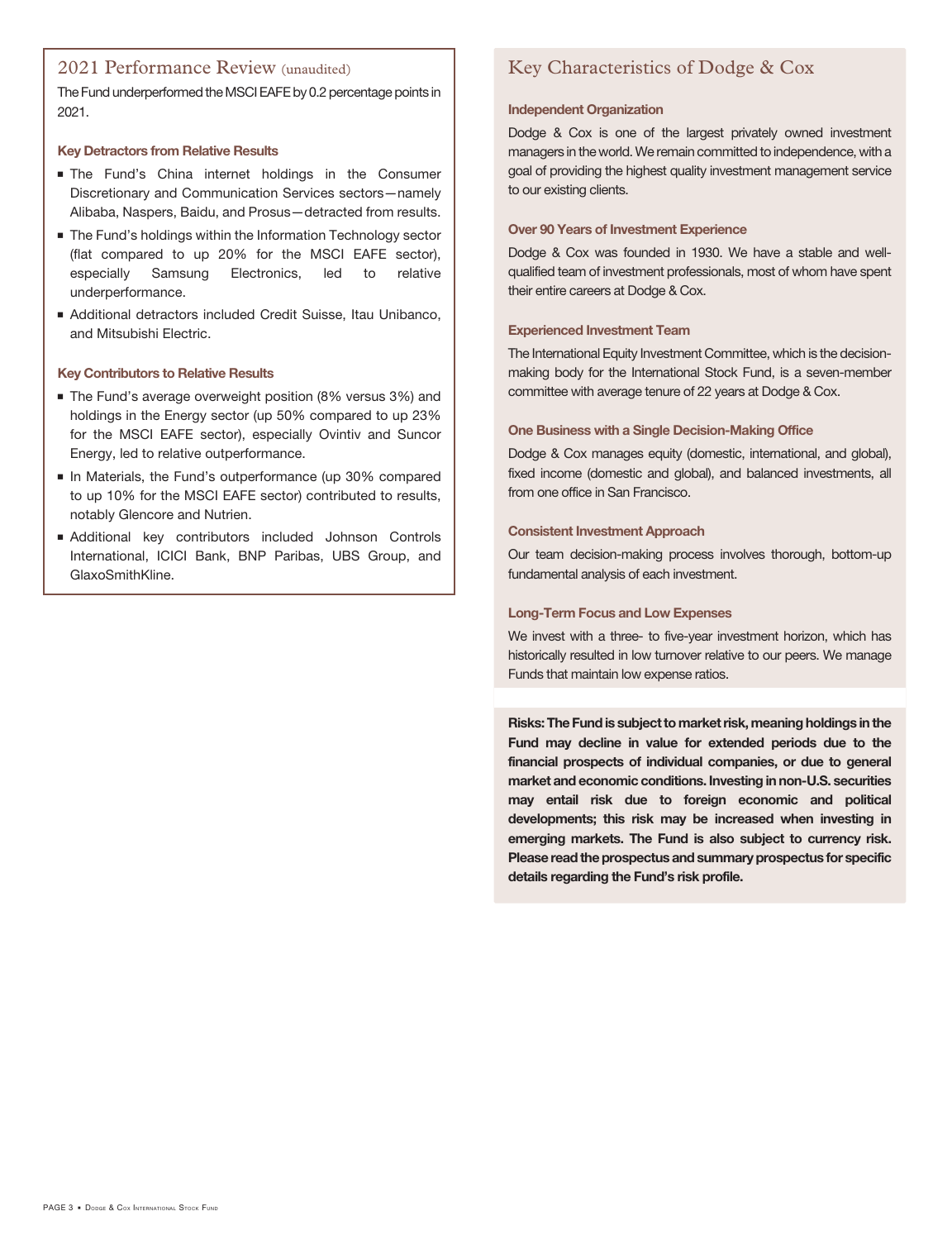



#### **Average Annual Total Return**

For Periods Ended December 31, 2021

|                                         | 1 Year | 5 Years 10 Years |       | 20 Years |
|-----------------------------------------|--------|------------------|-------|----------|
| Dodge & Cox International Stock<br>Fund | 11.02% | 7.19%            | 7.58% | 7.79%    |
| <b>MSCI EAFE Index</b>                  | 11.26  | 9.55             | 8.03  | 6.33     |

### Fund Expense Example (unaudited)

As a Fund shareholder, you incur ongoing Fund costs, including management fees and other Fund expenses. All mutual funds have ongoing costs, sometimes referred to as operating expenses. The following example shows ongoing costs of investing in the Fund and can help you understand these costs and compare them with those of other mutual funds. The example assumes a \$1,000 investment held for the six months indicated.

#### Actual Expenses

The first line of the table below provides information about actual account values and expenses based on the Fund's actual returns. You may use the information in this line, together with your account balance, to estimate the expenses that you paid over the period. Simply divide your account value by \$1,000 (for example, an \$8,600 account value divided by \$1,000 = 8.6), then multiply the result by the number in the first line under the heading "Expenses Paid During Period" to estimate the expenses you paid on your account during this period.

### Hypothetical Example for Comparison with Other Mutual Funds

Information on the second line of the table can help you compare ongoing costs of investing in the Fund with those of other mutual funds. This information may not be used to estimate the actual ending account balance or expenses you paid during the period. The hypothetical "Ending Account Value" is based on the actual expense ratio of the Fund and an assumed 5% annual rate of return before expenses (not the Fund's actual return). The amount under the heading "Expenses Paid During Period" shows the hypothetical expenses your account would have incurred under this scenario. You can compare this figure with the 5% hypothetical examples that appear in shareholder reports of other mutual funds.

| <b>Six Months Ended</b><br>December 31, 2021 | <b>Beginning Account Value</b><br>7/1/2021 | <b>Ending Account Value</b><br>12/31/2021 | <b>Expenses Paid</b><br><b>During Period*</b> |
|----------------------------------------------|--------------------------------------------|-------------------------------------------|-----------------------------------------------|
| Based on Actual Fund Return                  | \$1,000,00                                 | \$990.00                                  | \$3.11                                        |
| Based on Hypothetical 5% Yearly Return       | 1.000.00                                   | 1.022.08                                  | 3.16                                          |

Expenses are equal to the Fund's annualized expense ratio of 0.62%, multiplied by the average account value over the period, multiplied by 184/365 (to reflect the one-half year period).

The expenses shown in the table highlight ongoing costs only and do not reflect any transactional fees or account maintenance fees. Though other mutual funds may charge such fees, please note that the Fund does not charge transaction fees (e.g., redemption fees, sales loads) or universal account maintenance fees (e.g., small account fees).

**Returns represent past performance and do not guarantee future results. Investment return and share price will fluctuate with market conditions, and investors may have a gain or loss when shares are sold. Fund performance changes over time and currently may be significantly lower than stated. Performance is updated and published monthly. Visit the Fund's website at dodgeandcox.com or call 800-621-3979 for current performance figures.**

The Fund's total returns include the reinvestment of dividend and capital gain distributions, but have not been adjusted for any income taxes payable by shareholders on these distributions or on Fund share redemptions. Index returns include dividends but, unlike Fund returns, do not reflect fees or expenses. The MSCI EAFE (Europe, Australasia, Far East) Index is a broad-based, unmanaged equity market index aggregated from 21 developed market country indices, excluding the United States and Canada. MSCI makes no express or implied warranties or representations and shall have no liability whatsoever with respect to any MSCI data contained herein. The MSCI data may not be further redistributed or used as a basis for other indices or any securities or financial products. This report is not approved, reviewed, or produced by MSCI.

MSCI EAFE is a service mark of MSCI Barra.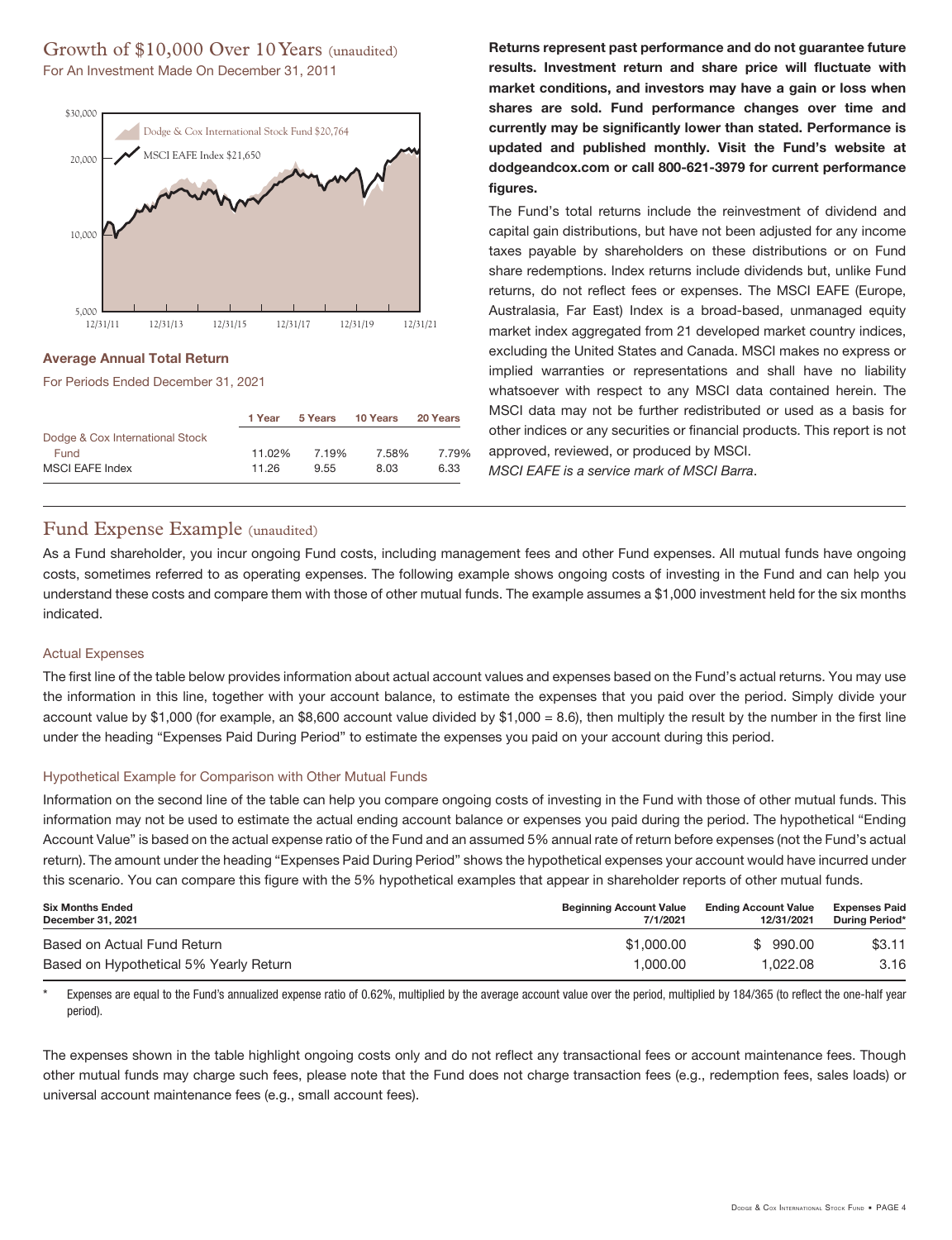### Portfolio Information (unaudited) December 31, 2021

| Sector Diversification (%) <sup>(a)</sup> | % of Net Assets |
|-------------------------------------------|-----------------|
| Financials                                | 26.6            |
| <b>Health Care</b>                        | 17.7            |
| Materials                                 | 10.2            |
| Consumer Discretionary <sup>(b)</sup>     | 9.2             |
| Energy                                    | 7.7             |
| Information Technology                    | 7.1             |
| Industrials                               | 6.9             |
| Communication Services <sup>(b)</sup>     | 4.8             |
| <b>Consumer Staples</b>                   | 4.7             |
| <b>Real Estate</b>                        | 2.3             |
| Utilities                                 | 0.5             |

| Region Diversification (%) <sup>(a)</sup> | % of Net Assets |
|-------------------------------------------|-----------------|
| Europe (excluding United Kingdom)         | 39.8            |
| United Kingdom                            | 16.4            |
| Asia Pacific (excluding Japan)            | 13.4            |
| Japan                                     | 11.6            |
| Canada                                    | 6.1             |
| <b>United States</b>                      | 5.9             |
| Latin America                             | 3.9             |
| Africa                                    | 0.6             |

(a) Excludes derivatives.

(b) Total sector exposure, including the notional exposure of equity total return swaps, is Consumer Discretionary at 10.5% and Communication Services at 3.8%.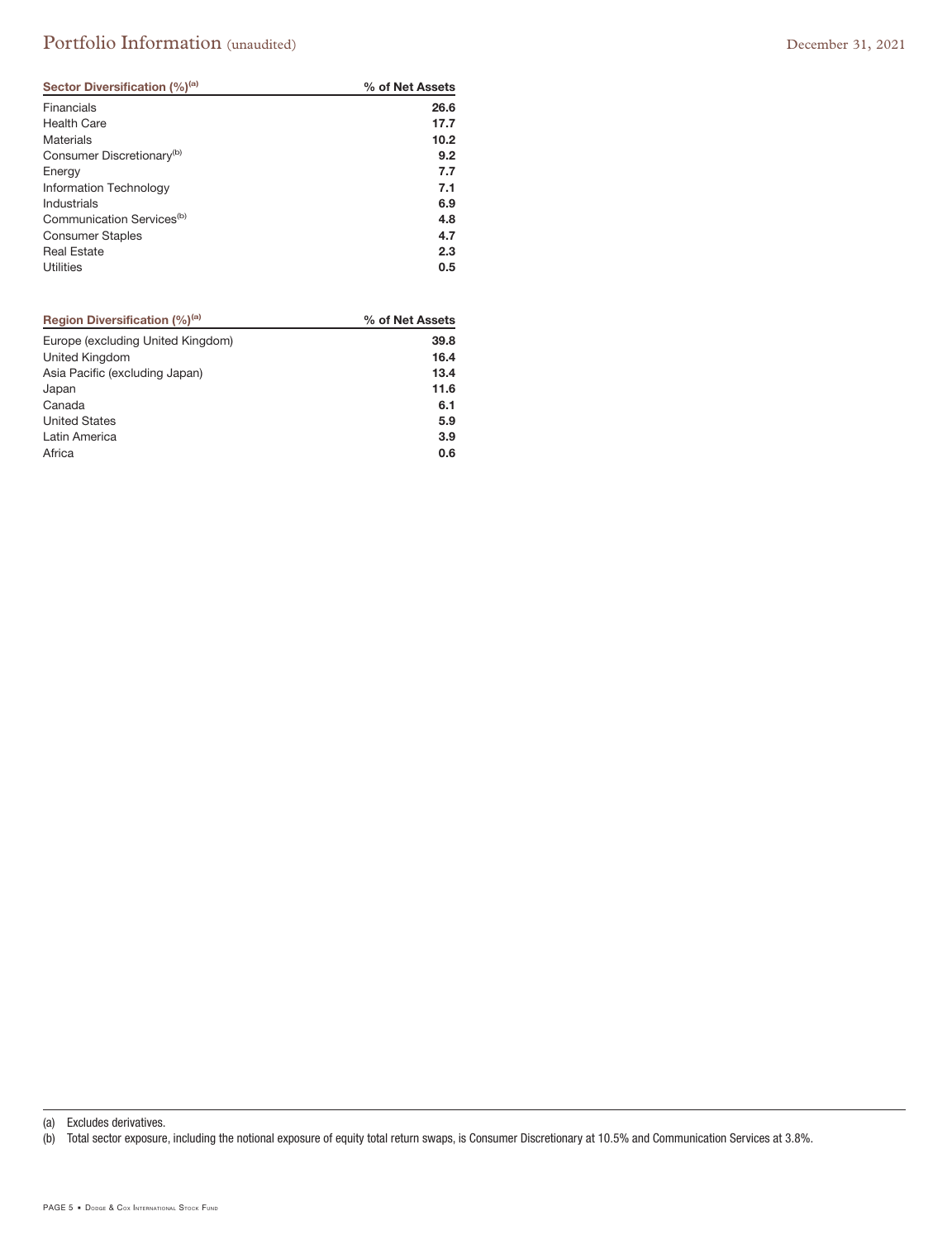|                                                                       | <b>Shares</b>           | Value                      |
|-----------------------------------------------------------------------|-------------------------|----------------------------|
| <b>Communication Services: 4.8%</b>                                   |                         |                            |
| Media & Entertainment: 2.6%                                           |                         |                            |
| Baidu, Inc. ADR <sup>(a)</sup> (Cayman                                |                         |                            |
| Islands/China)                                                        | 4,637,325               | \$<br>689,987,587          |
| Grupo Televisa SAB ADR (Mexico)                                       | 46,380,780              | 434,587,908                |
| Television Broadcasts, Ltd. <sup>(a)(b)</sup> (Hong                   |                         |                            |
| Kong)                                                                 | 38,464,400              | 23,233,878                 |
|                                                                       |                         | 1,147,809,373              |
|                                                                       |                         |                            |
| Telecommunication Services: 2.2%                                      |                         |                            |
| Liberty Global PLC, Class A <sup>(a)</sup> (United                    |                         |                            |
| Kingdom)                                                              | 4,612,561               | 127,952,442                |
| Liberty Global PLC, Class C <sup>(a)</sup> (United                    |                         |                            |
| Kingdom)                                                              | 11,040,868              | 310,137,982                |
| Millicom International Cellular SA<br>SDR <sup>(a)</sup> (Luxembourg) |                         |                            |
| Vodafone Group PLC (United                                            | 4,851,184               | 137,473,657                |
| Kingdom)                                                              | 251,393,600             | 381,991,364                |
|                                                                       |                         |                            |
|                                                                       |                         | 957,555,445                |
|                                                                       |                         | 2,105,364,818              |
| <b>Consumer Discretionary: 9.2%</b>                                   |                         |                            |
| Automobiles & Components: 2.9%                                        |                         |                            |
| Bayerische Motoren Werke AG                                           |                         |                            |
| (Germany)                                                             | 1,872,501<br>35,591,755 | 188,695,527                |
| Honda Motor Co., Ltd. (Japan)<br>Yamaha Motor Co., Ltd. (Japan)       |                         | 999,504,301<br>107,701,419 |
|                                                                       | 4,489,800               |                            |
|                                                                       |                         | 1,295,901,247              |
| Consumer Services: 0.9%                                               |                         |                            |
| Booking Holdings, Inc. <sup>(a)</sup>                                 |                         |                            |
| (United States)                                                       | 170,300                 | 408,588,869                |
|                                                                       |                         |                            |
| Retailing: 5.4%                                                       |                         |                            |
| Alibaba Group Holding, Ltd. ADR <sup>(a)</sup>                        |                         |                            |
| (Cayman Islands/China)                                                | 5,787,200               | 687,461,488                |
| JD.com, Inc. ADR <sup>(a)</sup> (Cayman                               |                         |                            |
| Islands/China)                                                        | 8,064,348               | 565,068,864                |
| Naspers, Ltd., Class N (South Africa)                                 | 1,585,397               | 245,942,980                |
| Prosus NV, Class N <sup>(a)</sup> (Netherlands)                       | 10,228,593              | 856,275,175                |
|                                                                       |                         | 2,354,748,507              |
|                                                                       |                         | 4,059,238,623              |
| <b>Consumer Staples: 4.7%</b>                                         |                         |                            |
| Food & Staples Retailing: 0.6%                                        |                         |                            |
| Magnit PJSC (Russia)                                                  | 3,293,785               | 238,758,393                |
| Seven & i Holdings Co., Ltd. (Japan)                                  | 302,900                 | 13,314,577                 |
|                                                                       |                         | 252,072,970                |
| Food, Beverage & Tobacco: 3.4%                                        |                         |                            |
| Anheuser-Busch InBev SA NV <sup>(a)</sup>                             |                         |                            |
| (Belgium)                                                             | 11,121,700              | 673,241,262                |
| Imperial Brands PLC (United Kingdom)                                  | 38,224,397              | 836,354,968                |
|                                                                       |                         | 1,509,596,230              |
|                                                                       |                         |                            |
| Household & Personal Products: 0.7%                                   |                         |                            |
| Beiersdorf AG (Germany)                                               | 3,144,900               | 323,584,523                |
|                                                                       |                         | 2,085,253,723              |
| <b>Energy: 7.7%</b>                                                   |                         |                            |
| Equinor ASA (Norway)                                                  | 14,278,934              | 376,737,385                |
| Ovintiv, Inc. <sup>(b)</sup> (United States)                          | 12,945,024              | 436,247,309                |
| Schlumberger, Ltd.                                                    |                         |                            |
| (Curacao/United States)                                               | 8,913,024               | 266,945,069                |
| Suncor Energy, Inc. (Canada)                                          | 35,984,154              | 900,683,374                |

|                                                           | <b>Shares</b> | Value             |
|-----------------------------------------------------------|---------------|-------------------|
| TC Energy Corp. (Canada)                                  | 9,688,000     | \$<br>450,879,520 |
| TotalEnergies SE (France)                                 | 18,674,470    | 948,872,938       |
| Financials: 25.0%                                         |               | 3,380,365,595     |
| Banks: 15.6%                                              |               |                   |
| Axis Bank, Ltd. <sup>(a)</sup> (India)                    | 82,967,250    | 758,791,844       |
| Banco Santander SA (Spain)                                | 340,774,016   | 1,137,412,119     |
| Barclays PLC (United Kingdom)                             | 418,626,008   | 1,059,600,371     |
| <b>BNP Paribas SA (France)</b>                            | 18,886,292    | 1,306,678,740     |
| Credicorp, Ltd. (Bermuda/Peru)                            | 3,039,180     | 370,992,703       |
| ICICI Bank, Ltd. (India)                                  | 126,286,676   | 1,258,523,596     |
| Mitsubishi UFJ Financial Group, Inc.                      |               |                   |
| (Japan)<br><b>Standard Chartered PLC (United</b>          | 103,189,400   | 560,622,517       |
| Kingdom)                                                  | 72,130,175    | 437,780,969       |
|                                                           |               |                   |
|                                                           |               | 6,890,402,859     |
| Diversified Financials: 6.0%                              |               |                   |
| Credit Suisse Group AG (Switzerland)                      | 96,761,269    | 938,510,931       |
| Jackson Financial, Inc., Class A                          |               |                   |
| (United States)                                           | 666,578       | 27,882,958        |
| UBS Group AG (Switzerland)                                | 83,187,642    | 1,493,059,595     |
| XP, Inc., Class A <sup>(a)</sup> (Brazil)                 | 6,352,465     | 182,569,844       |
|                                                           |               | 2,642,023,328     |
| Insurance: 3.4%                                           |               |                   |
| Aegon NV (Netherlands)                                    | 61,778,503    | 308,980,785       |
| Aviva PLC (United Kingdom)                                | 130,908,227   | 727,191,145       |
| Prudential PLC (United Kingdom)                           | 26,663,147    | 459,965,794       |
|                                                           |               | 1,496,137,724     |
|                                                           |               | 11,028,563,911    |
| Health Care: 17.7%                                        |               |                   |
| Health Care Equipment & Services: 1.7%                    |               |                   |
| Fresenius Medical Care AG & Co.                           |               |                   |
| (Germany)                                                 | 6,164,500     | 399,331,845       |
| Olympus Corp. (Japan)                                     | 14,900,000    | 342,241,152       |
|                                                           |               | 741,572,997       |
| Pharmaceuticals, Biotechnology & Life Sciences: 16.0%     |               |                   |
| Bayer AG (Germany)                                        | 11,836,326    | 633,651,450       |
| GlaxoSmithKline PLC (United                               |               |                   |
| Kingdom)                                                  | 81,649,900    | 1,775,569,633     |
| Novartis AG (Switzerland)                                 | 16,996,770    | 1,492,593,331     |
| Roche Holding AG (Switzerland)                            | 3,548,000     | 1,470,771,477     |
| Sanofi (France)                                           | 16,749,722    | 1,689,180,923     |
|                                                           |               | 7,061,766,814     |
|                                                           |               | 7,803,339,811     |
| Industrials: 6.9%                                         |               |                   |
| Capital Goods: 6.9%<br>Johnson Controls International PLC |               |                   |
| (Ireland/United States)                                   | 12,341,401    | 1,003,479,315     |
| Komatsu, Ltd. (Japan)                                     | 1,547,200     | 36,233,881        |
| Mitsubishi Electric Corp. (Japan)                         | 68,217,600    | 865,042,307       |
| Nidec Corp. (Japan)                                       | 2,189,100     | 257,330,661       |
| Schneider Electric SA (France)                            | 2,398,546     | 470,944,059       |
| Smiths Group PLC <sup>(b)</sup> (United Kingdom)          | 18,617,381    | 398,026,975       |
|                                                           |               | 3,031,057,198     |
| <b>Information Technology: 4.2%</b>                       |               |                   |
| Software & Services: 0.3%                                 |               |                   |
| Micro Focus International PLC <sup>(b)</sup>              |               |                   |
| (United Kingdom)                                          | 18,874,983    | 106,766,063       |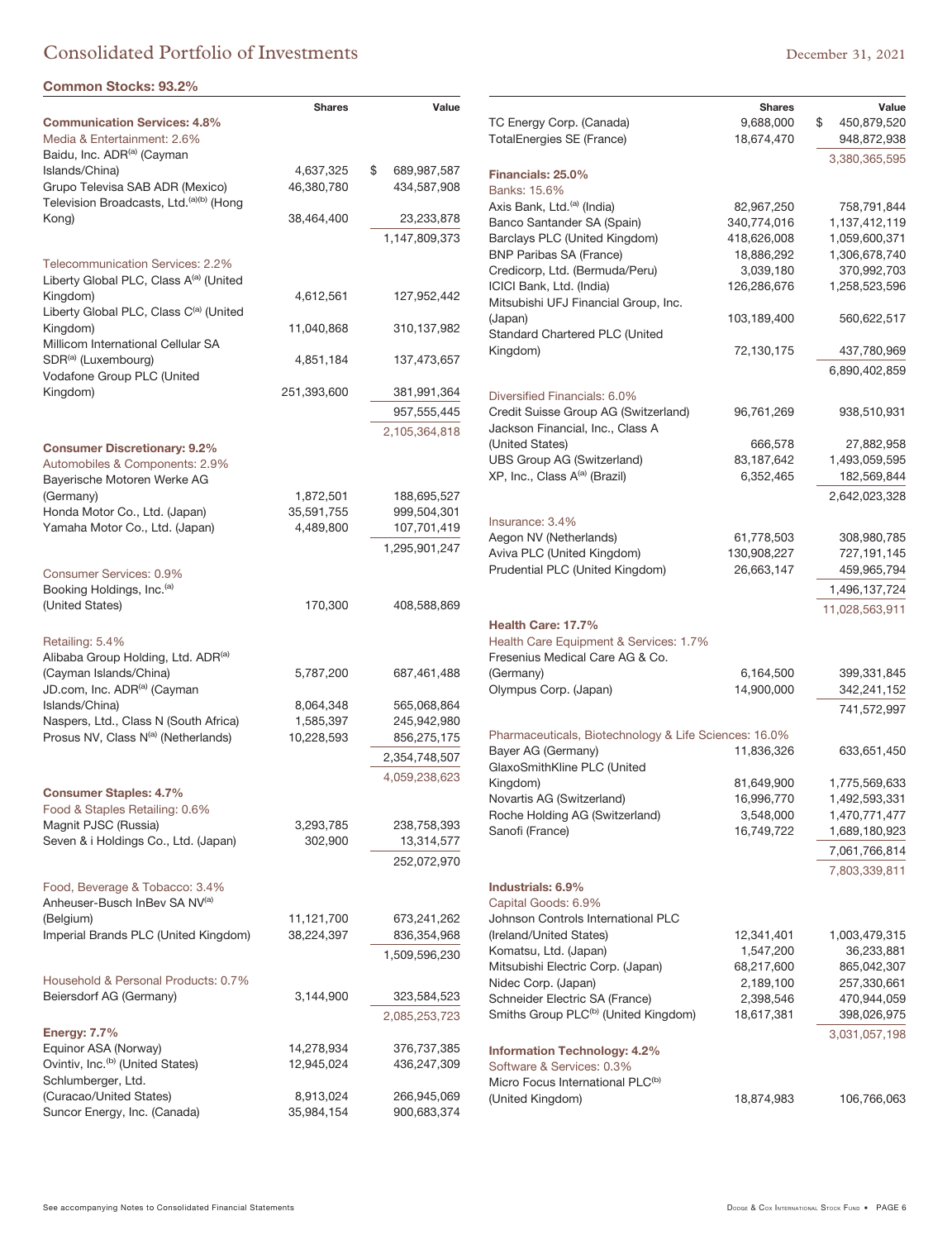#### **Common Stocks** (continued)

|                                                                               | <b>Shares</b> | Value               |
|-------------------------------------------------------------------------------|---------------|---------------------|
| Technology, Hardware & Equipment: 3.9%                                        |               |                     |
| Brother Industries, Ltd. (Japan)                                              | 9,270,900     | \$<br>178,225,867   |
| Kyocera Corp. (Japan)<br>Murata Manufacturing Co., Ltd.                       | 8,735,000     | 545,828,099         |
| (Japan)                                                                       | 4,840,800     | 384,333,019         |
| TE Connectivity, Ltd. (Switzerland)                                           | 3,871,985     | 624,706,060         |
|                                                                               |               |                     |
|                                                                               |               | 1,733,093,045       |
|                                                                               |               | 1,839,859,108       |
| Materials: 10.2%                                                              |               |                     |
| Akzo Nobel NV (Netherlands)                                                   | 6,729,760     | 739,366,516         |
| Glencore PLC (Jersey/United                                                   |               |                     |
| Kingdom)                                                                      | 119,988,261   | 608,956,690         |
| Holcim, Ltd. (Switzerland)                                                    | 16,908,339    | 860,496,676         |
| Linde PLC (Ireland/United States)                                             | 1,277,735     | 445,101,946         |
| Mitsubishi Chemical Holdings Corp.                                            |               |                     |
| (Japan)                                                                       | 63,896,500    | 473,331,098         |
| Nutrien, Ltd. (Canada)                                                        | 11,105,959    | 835,168,117         |
| Teck Resources, Ltd., Class B<br>(Canada)                                     | 18,083,340    | 521,161,859         |
|                                                                               |               |                     |
|                                                                               |               | 4,483,582,902       |
| Real Estate: 2.3%                                                             |               |                     |
| CK Asset Holdings, Ltd. (Cayman                                               |               |                     |
| Islands/Hong Kong)<br>Daito Trust Construction Co., Ltd.                      | 71,396,700    | 450,032,101         |
| (Japan)                                                                       | 3,058,200     | 349,381,691         |
| Hang Lung Group, Ltd. <sup>(b)</sup> (Hong Kong)                              | 96,275,200    | 205,698,563         |
|                                                                               |               |                     |
|                                                                               |               | 1,005,112,355       |
| Utilities: 0.5%                                                               |               |                     |
| Engie SA (France)                                                             | 15,842,438    | 234,728,437         |
| <b>Total Common Stocks</b>                                                    |               |                     |
| (Cost \$34,276,494,066)                                                       |               | \$41,056,466,481    |
| <b>Preferred Stocks: 4.5%</b>                                                 |               |                     |
|                                                                               | Par Value/    |                     |
|                                                                               | <b>Shares</b> | Value               |
| Financials: 1.6%                                                              |               |                     |
| <b>Banks: 1.6%</b>                                                            |               |                     |
| Itau Unibanco Holding SA, Pfd (Brazil)                                        | 188,821,551   | \$<br>718, 155, 175 |
|                                                                               |               |                     |
| <b>Information Technology: 2.9%</b><br>Technology, Hardware & Equipment: 2.9% |               |                     |
| Samsung Electronics Co., Ltd., Pfd.                                           |               |                     |
| (South Korea)                                                                 | 21,204,500    | 1,269,228,738       |
|                                                                               |               |                     |
| <b>Total Preferred Stocks</b>                                                 |               |                     |
| (Cost \$1,226,044,042)                                                        |               | \$1,987,383,913     |

|                                                                                                                                                               | Par Value/<br><b>Shares</b> | Value                          |
|---------------------------------------------------------------------------------------------------------------------------------------------------------------|-----------------------------|--------------------------------|
| <b>Repurchase Agreements: 1.9%</b><br>Fixed Income Clearing Corporation <sup>(c)</sup><br>0.000%, dated 12/31/21, due 1/3/22,<br>maturity value \$843,801,000 | \$843,801,000               | \$<br>843,801,000              |
| <b>Money Market Fund: 0.4%</b><br>State Street Institutional<br>U.S. Government Money Market Fund<br>- Premier Class                                          | 175.897.184                 | 175,897,184                    |
| <b>Total Short-Term Investments</b><br>(Cost \$1,019,698,184)                                                                                                 |                             | \$1,019,698,184                |
| <b>Total Investments In Securities</b><br>(Cost \$36,522,236,292)<br>Other Assets Less Liabilities                                                            | 100.0%<br>$0.0\%$           | \$44,063,548,578<br>21,385,255 |
| <b>Net Assets</b>                                                                                                                                             | 100.0%                      | \$44,084,933,833               |

(a) Non-income producing

**Short-Term Investments: 2.3%**

(b) See below regarding holdings of 5% voting securities

(c) Repurchase agreement is collateralized by U.S. Treasury Notes 0.125%-0.75%, 7/31/23-12/31/23. Total collateral value is \$860,677,173.

In determining a company's country designation, the Fund generally references the country of incorporation. In cases where the Fund considers the country of incorporation to be a "jurisdiction of convenience" chosen primarily for tax purposes or in other limited circumstances, the Fund uses the country designation of an appropriate broad-based market index. In those cases, two countries are listed - the country of incorporation and the country designated by an appropriate index, respectively.

ADR: American Depositary Receipt SDR: Swedish Depository Receipt

#### Equity Total Return Swaps

| <b>Fund Receives</b>          | <b>Fund Pavs</b>                       | Counterparty  | <b>Maturity Date</b> | Notional<br>Amount | Value /<br>Unrealized Appreciation/<br>(Depreciation) |
|-------------------------------|----------------------------------------|---------------|----------------------|--------------------|-------------------------------------------------------|
| Total Return on Naspers, Ltd. | 0.484%                                 | JPMorgan      | 5/16/22              | \$30.692.100       | \$(16, 151, 881)                                      |
| Total Return on Prosus NV     | 0.484%                                 | JPMorgan      | 5/16/22              | 66.980.061         | 288,373                                               |
| Total Return on Naspers, Ltd. | 0.520%                                 | Goldman Sachs | 10/25/22             | 101.212.004        | (10, 477, 393)                                        |
| Total Return on Prosus NV     | 0.520%                                 | Goldman Sachs | 10/25/22             | 372.616.501        | 3,047,150                                             |
| 0.120%                        | Total Return on Tencent Holdings, Ltd. | Goldman Sachs | 10/25/22             | 426.481.490        | 24,802,395                                            |
|                               |                                        |               |                      |                    | 1.508.644                                             |

The combination of the equity total return swaps is designed to hedge Naspers, Ltd.'s and Prosus NV's exposure to Tencent Holdings, Ltd. The swaps pay at maturity; no upfront payments were made.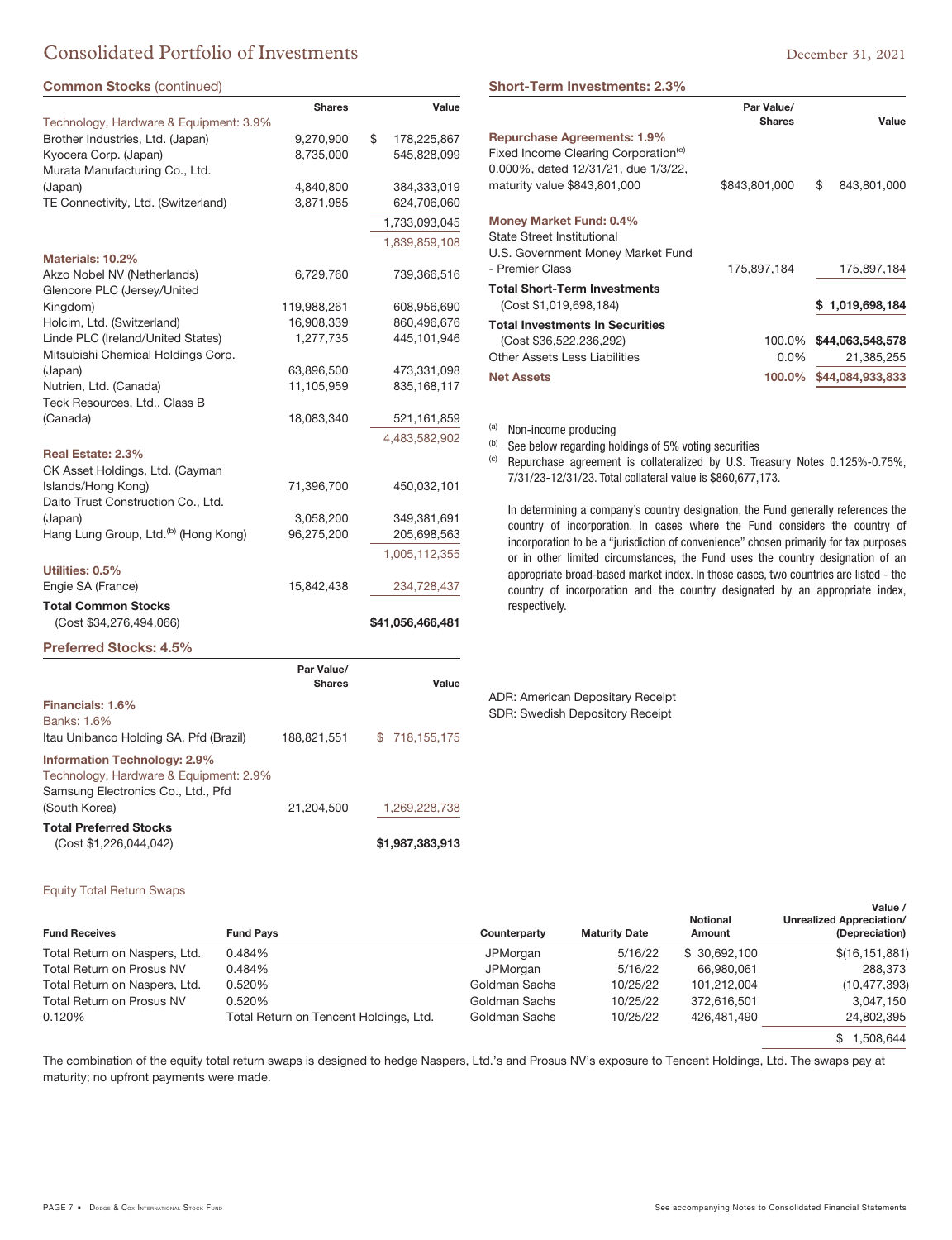### Futures Contracts

| <b>Description</b>                              | Number of<br><b>Contracts</b> | Expiration<br>Date | <b>Notional</b><br>Amount | Value /<br><b>Unrealized</b><br>Appreciation/<br>(Depreciation) |
|-------------------------------------------------|-------------------------------|--------------------|---------------------------|-----------------------------------------------------------------|
| Euro Stoxx 50 Index- Long Position              | 9.275                         | 3/18/22            | \$452,742,162             | \$13,668,841                                                    |
| Yen Denominated Nikkei 225 Index- Long Position | 2,267                         | 3/10/22            | 284.040.141               | 1,030,418                                                       |
|                                                 |                               |                    |                           | \$14,699,259                                                    |

#### Currency Forward Contracts

| Counterparty                      | <b>Settle Date</b> |            | <b>Currency Purchased</b> |            | <b>Currency Sold</b> | <b>Unrealized Appreciation</b><br>(Depreciation) |  |
|-----------------------------------|--------------------|------------|---------------------------|------------|----------------------|--------------------------------------------------|--|
| <b>CHF: Swiss Franc</b>           |                    |            |                           |            |                      |                                                  |  |
| <b>HSBC</b>                       | 1/12/22            | <b>USD</b> | 61,156,895                | <b>CHF</b> | 56,360,647           | (708, 895)<br>\$                                 |  |
| Morgan Stanley                    | 1/12/22            | <b>USD</b> | 61,169,035                | CHF        | 56,360,647           | (696, 755)                                       |  |
| Morgan Stanley                    | 1/12/22            | <b>USD</b> | 45,748,110                | <b>CHF</b> | 42,165,699           | (536, 211)                                       |  |
| Morgan Stanley                    | 1/12/22            | <b>USD</b> | 60,666,950                | <b>CHF</b> | 55,941,098           | (738, 310)                                       |  |
| Morgan Stanley                    | 1/12/22            | <b>USD</b> | 46,587,928                | CHF        | 42,938,402           | (544, 571)                                       |  |
| <b>UBS</b>                        | 1/12/22            | <b>USD</b> | 45,770,296                | CHF        | 42,165,565           | (513, 878)                                       |  |
| <b>UBS</b>                        | 1/12/22            | <b>USD</b> | 45,755,283                | CHF        | 42,165,598           | (528, 927)                                       |  |
| <b>UBS</b>                        | 1/12/22            | <b>USD</b> | 52,389,618                | CHF        | 48,299,665           | (627, 817)                                       |  |
| <b>Barclays</b>                   | 2/16/22            | <b>USD</b> | 44,707,698                | <b>CHF</b> | 41,097,413           | (444, 448)                                       |  |
| <b>Barclays</b>                   | 2/16/22            | <b>USD</b> | 44,725,521                | CHF        | 41,093,715           | (422, 563)                                       |  |
| <b>Barclays</b>                   | 2/16/22            | <b>USD</b> | 44,706,446                | CHF        | 41,095,770           | (443, 896)                                       |  |
| <b>Barclays</b>                   | 2/16/22            | <b>USD</b> | 44,696,998                | <b>CHF</b> | 41,103,578           | (461, 922)                                       |  |
| <b>Barclays</b>                   | 2/16/22            | <b>USD</b> | 44,760,068                | CHF        | 41,096,900           | (391, 515)                                       |  |
| <b>Standard Chartered</b>         | 2/16/22            | <b>USD</b> | 44,705,486                | CHF        | 41,109,743           | (460, 208)                                       |  |
| <b>UBS</b>                        | 2/16/22            | <b>USD</b> | 44,689,232                | CHF        | 41,095,771           | (461, 111)                                       |  |
| <b>UBS</b>                        | 2/16/22            | <b>USD</b> | 44,728,199                | CHF        | 41,089,605           | (415, 369)                                       |  |
| <b>UBS</b>                        | 2/16/22            | <b>USD</b> | 44,708,388                | CHF        | 41,093,715           | (439, 696)                                       |  |
| <b>UBS</b>                        | 2/16/22            | <b>USD</b> | 44,717,161                | CHF        | 41,092,790           | (429, 907)                                       |  |
| <b>Barclays</b>                   | 3/16/22            | <b>USD</b> | 32,062,743                | CHF        | 29,482,500           | (353, 180)                                       |  |
| <b>Barclays</b>                   | 3/16/22            | <b>USD</b> | 32,030,856                | <b>CHF</b> | 29,477,587           | (379, 664)                                       |  |
| <b>Barclays</b>                   | 3/16/22            | <b>USD</b> | 32,020,972                | CHF        | 29,477,585           | (389, 546)                                       |  |
| <b>HSBC</b>                       | 3/16/22            | <b>USD</b> | 32,044,661                | CHF        | 29,477,592           | (365, 865)                                       |  |
| <b>HSBC</b>                       | 3/16/22            | <b>USD</b> | 33,728,829                | CHF        | 30,750,000           | (80, 706)                                        |  |
| <b>JPMorgan</b>                   | 3/16/22            | <b>USD</b> | 32,098,180                | CHF        | 29,511,982           | (350, 157)                                       |  |
| <b>Standard Chartered</b>         | 3/16/22            | <b>USD</b> | 33,715,475                | CHF        | 30,750,000           | (94,060)                                         |  |
| <b>UBS</b>                        | 3/16/22            | <b>USD</b> | 32,021,324                | <b>CHF</b> | 29,477,582           | (389, 191)                                       |  |
| <b>UBS</b>                        | 3/16/22            | <b>USD</b> | 32,047,160                | CHF        | 29,477,587           | (363, 360)                                       |  |
| <b>UBS</b>                        | 3/16/22            | <b>USD</b> | 32,044,824                | <b>CHF</b> | 29,477,585           | (365, 694)                                       |  |
| <b>CNH: Chinese Yuan Renminbi</b> |                    |            |                           |            |                      |                                                  |  |
| <b>HSBC</b>                       | 1/26/22            | <b>USD</b> | 83,239,651                | <b>CNH</b> | 588,204,670          | (9, 162, 802)                                    |  |
| JPMorgan                          | 1/26/22            | <b>USD</b> | 83,062,158                | <b>CNH</b> | 588,204,670          | (9,340,296)                                      |  |
| JPMorgan                          | 1/26/22            | <b>USD</b> | 83,439,203                | <b>CNH</b> | 588,204,660          | (8,963,249)                                      |  |
| JPMorgan                          | 1/26/22            | <b>CNH</b> | 378,000,000               | <b>USD</b> | 59,280,169           | 100,739                                          |  |
| Goldman Sachs                     | 3/16/22            | <b>CNH</b> | 703,700,000               | <b>USD</b> | 105,950,194          | 4,246,248                                        |  |
| <b>HSBC</b>                       | 3/16/22            | <b>USD</b> | 90,432,266                | <b>CNH</b> | 600,000,000          | (3,525,195)                                      |  |
| <b>HSBC</b>                       | 3/16/22            | <b>USD</b> | 90,361,446                | <b>CNH</b> | 600,000,000          | (3,596,015)                                      |  |
| <b>HSBC</b>                       | 3/16/22            | <b>USD</b> | 108,634,426               | <b>CNH</b> | 721,300,000          | (4,318,102)                                      |  |
| Goldman Sachs                     | 4/27/22            | <b>USD</b> | 24,906,715                | <b>CNH</b> | 173,325,830          | (2, 160, 507)                                    |  |
| <b>HSBC</b>                       | 4/27/22            | <b>USD</b> | 59,399,651                | <b>CNH</b> | 425,450,000          | (7,040,243)                                      |  |
| <b>HSBC</b>                       | 4/27/22            | <b>USD</b> | 58,496,755                | <b>CNH</b> | 419,100,000          | (6,951,499)                                      |  |
| <b>HSBC</b>                       | 4/27/22            | <b>USD</b> | 59,354,074                | <b>CNH</b> | 425,450,000          | (7,085,821)                                      |  |
| <b>HSBC</b>                       | 4/27/22            | <b>USD</b> | 66,646,344                | <b>CNH</b> | 464,025,170          | (5,817,596)                                      |  |
| JPMorgan                          | 4/27/22            | <b>CNH</b> | 400,000,000               | <b>USD</b> | 55,719,619           | 6,745,906                                        |  |
| <b>HSBC</b>                       | 6/22/22            | <b>USD</b> | 83,925,750                | <b>CNH</b> | 552,500,000          | (2,042,214)                                      |  |
| <b>HSBC</b>                       | 6/22/22            | <b>USD</b> | 83,924,475                | <b>CNH</b> | 552,500,000          | (2,043,489)                                      |  |
| <b>HSBC</b>                       | 7/20/22            | <b>USD</b> | 79,385,144                | <b>CNH</b> | 526,633,110          | (2,411,818)                                      |  |
| JPMorgan                          | 7/20/22            | <b>USD</b> | 79,459,407                | <b>CNH</b> | 526,633,109          | (2, 337, 555)                                    |  |
| Goldman Sachs                     | 7/27/22            | <b>USD</b> | 34,396,709                | <b>CNH</b> | 255,000,000          | (5, 192, 594)                                    |  |
| <b>UBS</b>                        | 7/27/22            | <b>USD</b> | 34,396,709                | <b>CNH</b> | 255,000,000          | (5, 192, 594)                                    |  |
| <b>HSBC</b>                       | 8/10/22            | <b>USD</b> | 94,732,568                | <b>CNH</b> | 630,000,000          | (2,990,208)                                      |  |
| <b>HSBC</b>                       | 8/10/22            | <b>USD</b> | 94,722,598                | <b>CNH</b> | 630,000,000          | (3,000,178)                                      |  |
| JPMorgan                          | 8/24/22            | <b>USD</b> | 83,805,209                | <b>CNH</b> | 555,000,000          | (2,208,196)                                      |  |
| JPMorgan                          | 8/24/22            | <b>USD</b> | 83,704,095                | <b>CNH</b> | 555,000,000          | (2,309,311)                                      |  |
| <b>UBS</b>                        | 8/24/22            | <b>USD</b> | 124,631,641               | <b>CNH</b> | 825,491,440          | (3,302,287)                                      |  |
|                                   |                    |            |                           |            |                      |                                                  |  |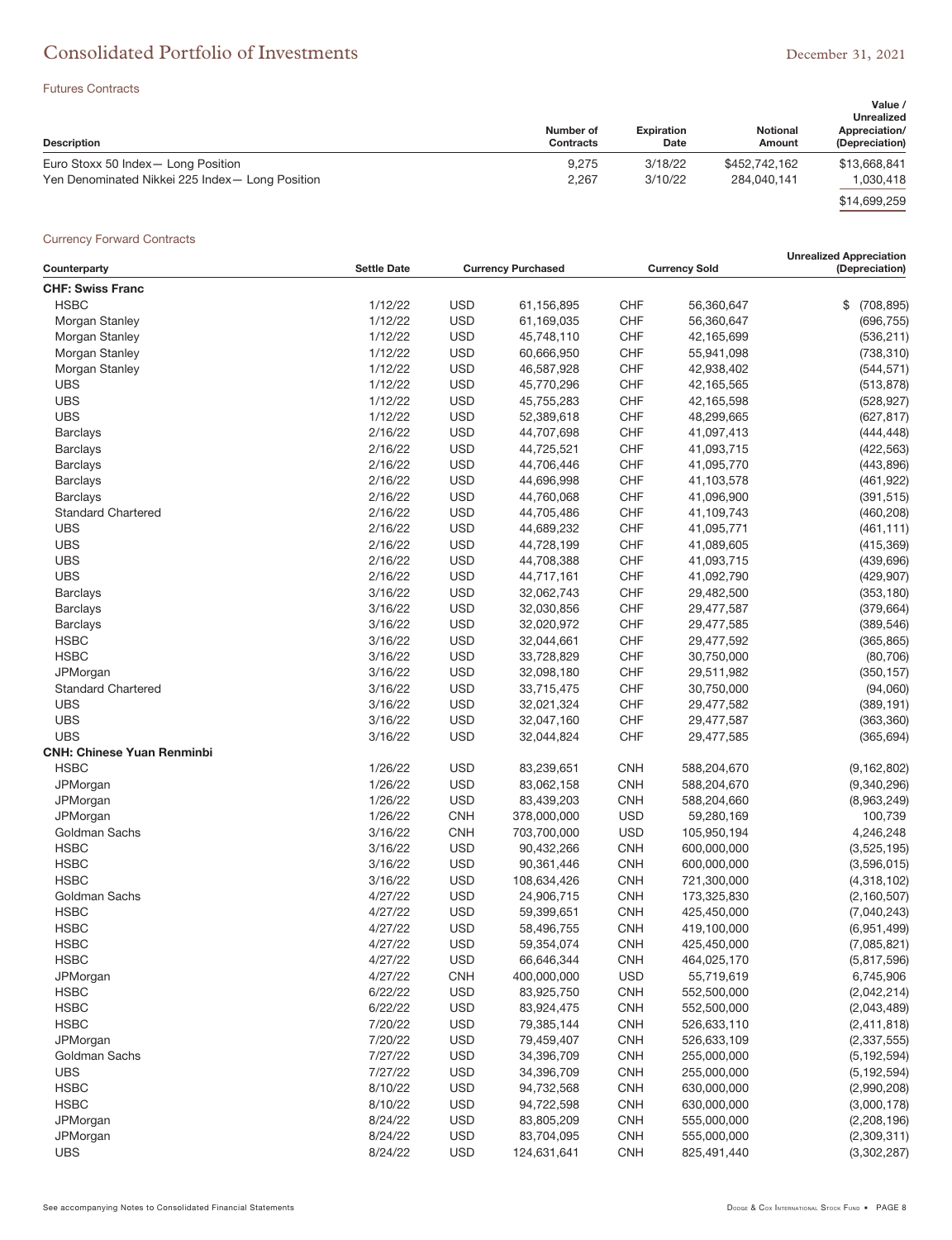| Counterparty                                      | <b>Settle Date</b> |            | <b>Currency Purchased</b> |            | <b>Currency Sold</b> | <b>Unrealized Appreciation</b><br>(Depreciation) |  |
|---------------------------------------------------|--------------------|------------|---------------------------|------------|----------------------|--------------------------------------------------|--|
| <b>UBS</b>                                        | 9/28/22            | <b>USD</b> | 100.482.561               | <b>CNH</b> | 658,000,000          | \$<br>(1, 269, 988)                              |  |
| <b>HSBC</b>                                       | 10/19/22           | <b>USD</b> | 147.357.150               | <b>CNH</b> | 967,856,500          | (2, 133, 533)                                    |  |
| JPMorgan                                          | 10/19/22           | <b>USD</b> | 147,393,056               | <b>CNH</b> | 967,856,500          | (2,097,628)                                      |  |
| <b>HSBC</b>                                       | 10/26/22           | <b>USD</b> | 40.321.463                | <b>CNH</b> | 291,000,000          | (4,608,440)                                      |  |
| <b>HSBC</b>                                       | 10/26/22           | <b>USD</b> | 40,338,231                | <b>CNH</b> | 291,000,000          | (4,591,672)                                      |  |
| <b>HSBC</b>                                       | 11/9/22            | <b>USD</b> | 92,645,291                | <b>CNH</b> | 608,800,000          | (1,282,905)                                      |  |
| <b>UBS</b>                                        | 11/9/22            | <b>USD</b> | 92,763,870                | <b>CNH</b> | 608,800,000          | (1, 164, 326)                                    |  |
| <b>HSBC</b>                                       | 12/7/22            | <b>USD</b> | 87,045,748                | <b>CNH</b> | 566,250,000          | (188, 687)                                       |  |
| <b>HSBC</b>                                       | 12/7/22            | <b>USD</b> | 87,057,792                | <b>CNH</b> | 566,250,000          | (176, 643)                                       |  |
| <b>HSBC</b>                                       | 1/11/23            | <b>USD</b> | 93,360,996                | <b>CNH</b> | 675,000,000          | (10, 439, 202)                                   |  |
| Unrealized gain on currency forward contracts     |                    |            |                           |            |                      | 11,092,893                                       |  |
| Unrealized loss on currency forward contracts     |                    |            |                           |            |                      | (141, 342, 215)                                  |  |
| Net unrealized loss on currency forward contracts |                    |            |                           |            |                      | \$(130, 249, 322)                                |  |

The listed counterparty may be the parent company or one of its subsidiaries.

#### **Holdings of 5% Voting Securities**

Each of the companies listed below was considered to be an affiliate of the Fund because the Fund owned 5% or more of the company's voting securities during all or part of the year ended December 31, 2021. Further detail on these holdings and related activity during the year appear below.

|                                                                                                               | Value at<br><b>Beginning of Period</b> | <b>Additions</b> | <b>Reductions</b> | <b>Realized</b><br>Gain (Loss) | Net Change in<br>Unrealized<br>Appreciation/<br><b>Depreciation</b> | Value at<br><b>End of Period</b> | <b>Dividend</b><br>Income<br>(net of foreign<br>taxes, if any) |
|---------------------------------------------------------------------------------------------------------------|----------------------------------------|------------------|-------------------|--------------------------------|---------------------------------------------------------------------|----------------------------------|----------------------------------------------------------------|
| <b>Common Stocks 0.8%</b><br><b>Communication Services 0.1%</b><br>Television Broadcasts, Ltd. <sup>(a)</sup> | \$40,201,079                           | $$ -$            | \$(569,597)       | \$(2,996,136)                  | \$(13, 401, 468)                                                    | \$23,233,878                     | $s-$                                                           |
| Energy 0.0%<br>Ovintiv, Inc.                                                                                  | 339,176,365                            |                  | (256, 494, 133)   | 22,903,160                     | 330,661,917                                                         | $-$ (b)                          | 7,037,642                                                      |
| Industrials 0.0%<br>Smiths Group PLC                                                                          | 427,644,661                            |                  | (42, 766, 244)    | 4,399,309                      | 8,749,249                                                           | $-$ <sup>(b)</sup>               | 9,680,553                                                      |
| <b>Information Technology 0.2%</b><br>Micro Focus International PLC                                           | 109,094,160                            |                  |                   |                                | (2,328,097)                                                         | 106,766,063                      | 4,647,417                                                      |
| Real Estate 0.5%<br>Hang Lung Group, Ltd.                                                                     | 255,190,021                            |                  | (15,953,517)      | (18,041,570)<br>\$6,264,763    | (15, 496, 371)<br>\$308,185,230                                     | 205,698,563<br>\$335,698,504     | 10,620,713<br>\$31,986,325                                     |

(a) Non-income producing

(b) Company was not an affiliate at period end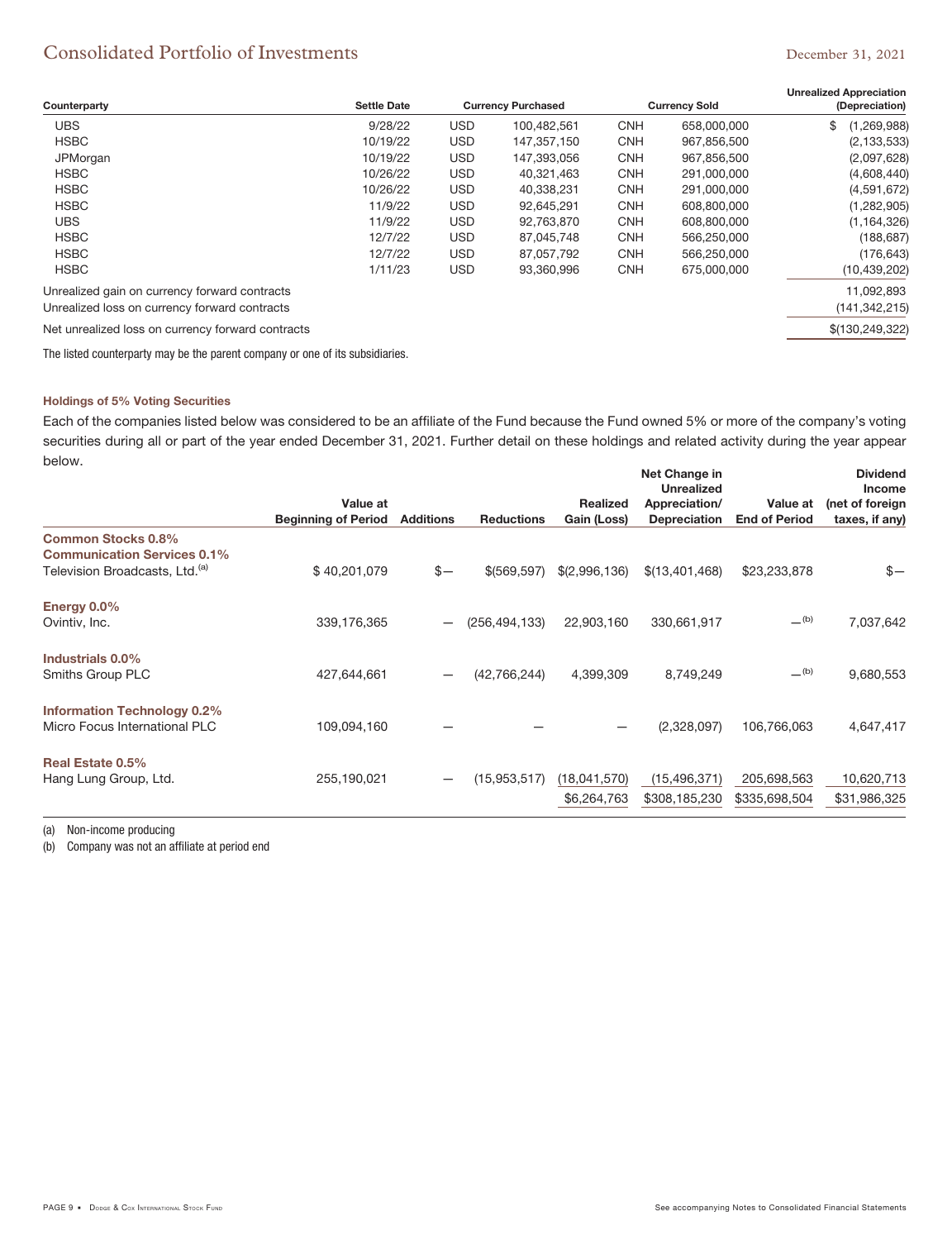### Consolidated Statement of Assets and Liabilities

|                                                           | December 31, 2021 |
|-----------------------------------------------------------|-------------------|
| <b>Assets:</b>                                            |                   |
| Investments in securities, at value                       |                   |
| Unaffiliated issuers (cost \$35,350,871,927)              | \$43,727,850,074  |
| Affiliated issuers (cost \$1,171,364,365)                 | 335,698,504       |
|                                                           | 44,063,548,578    |
| Unrealized appreciation on swaps                          | 28,137,918        |
| Unrealized appreciation on currency forward contracts     | 11,092,893        |
| Cash pledged as collateral for over-the-counter           |                   |
| derivatives                                               | 136,340,000       |
| Cash                                                      | 100               |
| Cash denominated in foreign currency (cost \$25,853,293)  | 25,616,011        |
| Deposits with broker for futures contracts                | 50,198,237        |
| Receivable for variation margin for futures contracts     | 174,749           |
| Receivable for investments sold                           | 271,359           |
| Receivable for Fund shares sold                           | 21,861,197        |
| Dividends and interest receivable                         | 76,281,408        |
| Prepaid expenses and other assets                         | 99,885            |
|                                                           | 44,413,622,335    |
| Liabilities:                                              |                   |
| Unrealized depreciation on swaps                          | 26,629,274        |
| Unrealized depreciation on currency forward contracts     | 141,342,215       |
| Cash received as collateral for over-the-counter          |                   |
| derivatives                                               | 7,040,000         |
| Payable for investments purchased                         | 7,082,207         |
| Payable for Fund shares redeemed                          | 16,461,207        |
| Deferred foreign capital gains tax                        | 106,481,134       |
| Management fees payable                                   | 21,940,120        |
| Accrued expenses                                          | 1,712,345         |
|                                                           | 328,688,502       |
| <b>Net Assets</b>                                         | \$44,084,933,833  |
| <b>Net Assets Consist of:</b>                             |                   |
| Paid in capital                                           | \$40,196,387,330  |
| Distributable earnings                                    | 3,888,546,503     |
|                                                           | \$44,084,933,833  |
| Fund shares outstanding (par value \$0.01 each, unlimited |                   |
| shares authorized)                                        | 932,251,059       |
| Net asset value per share                                 | \$<br>47.29       |

### Consolidated Statement of Operations

|                                                           | <b>Year Ended</b><br>December 31, 2021 |
|-----------------------------------------------------------|----------------------------------------|
| <b>Investment Income:</b>                                 |                                        |
| Dividends (net of foreign taxes of \$9,264,525)           |                                        |
| <b>Unaffiliated issuers</b>                               | \$1,181,942,342                        |
| Affiliated issuers                                        | 31,986,325                             |
| Interest                                                  | 2,604,875                              |
|                                                           | 1,216,533,542                          |
| <b>Expenses:</b>                                          |                                        |
| Management fees                                           | 263,443,649                            |
| Custody and fund accounting fees                          | 4,093,205                              |
| Transfer agent fees                                       | 3,253,637                              |
| Professional services                                     | 535,122                                |
| Shareholder reports                                       | 823,047                                |
| Registration fees                                         | 331,791                                |
| <b>Trustees fees</b>                                      | 383,107                                |
| Miscellaneous                                             | 802,264                                |
|                                                           | 273,665,822                            |
| Net Investment Income                                     | 942,867,720                            |
| <b>Realized and Unrealized Gain (Loss):</b>               |                                        |
| Net realized gain (loss)                                  |                                        |
| Investments in securities of unaffiliated issuers (net of |                                        |
| foreign capital gains taxes of \$36,207,529)              | 1,966,758,219                          |
| Investments in securities of affiliated issuers           | 6,264,763                              |
| <b>Futures contracts</b>                                  | 128,204,941                            |
| Swaps                                                     | 13,824,380                             |
| Currency forward contracts                                | (99, 198, 785)                         |
| Foreign currency transactions                             | 1,792,224                              |
| Net change in unrealized appreciation/depreciation        |                                        |
| Investments in securities of unaffiliated issuers (net of |                                        |
| change in deferred foreign capital gains tax of           |                                        |
| \$19,738,064)                                             | 1,189,038,404                          |
| Investments in securities of affiliated issuers           | 308,185,230                            |
| <b>Futures contracts</b>                                  | (2,350,223)                            |
| Swaps                                                     | (24, 923, 910)                         |
| Currency forward contracts                                | 40,517,846                             |
| Foreign currency translation                              | (4,934,239)                            |
| Net realized and unrealized gain                          | 3,523,178,850                          |
| <b>Net Change in Net Assets From Operations</b>           | \$4,466,046,570                        |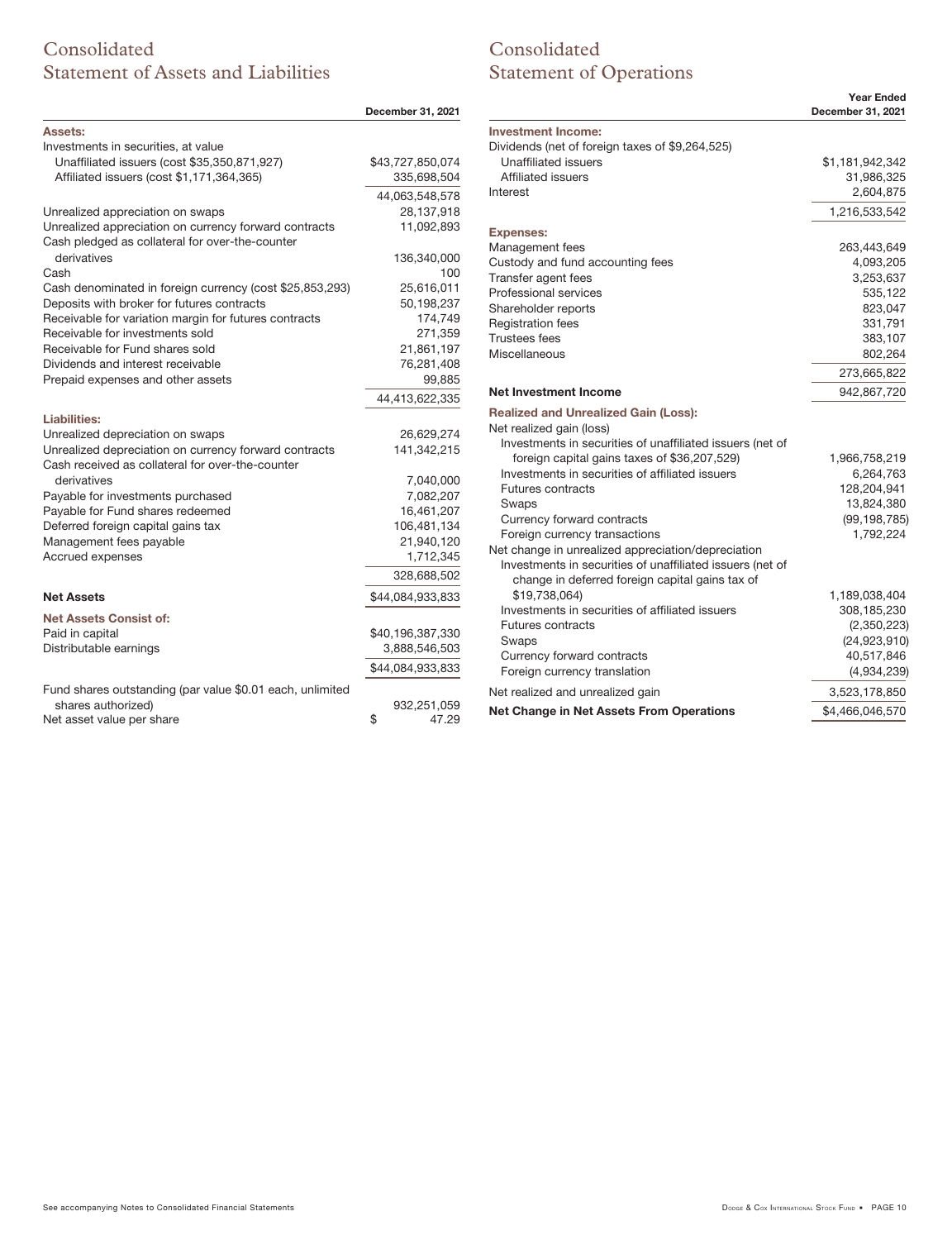### Consolidated Statement of Changes in Net Assets

|                                                                     | <b>Year Ended</b>  | <b>Year Ended</b>   |
|---------------------------------------------------------------------|--------------------|---------------------|
|                                                                     | December 31, 2021  | December 31, 2020   |
| <b>Operations:</b>                                                  |                    |                     |
| Net investment income                                               | \$<br>942,867,720  | \$<br>934,997,155   |
| Net realized gain (loss)<br>Net change in unrealized                | 2,017,645,742      | (2,990,862,323)     |
| appreciation/depreciation                                           | 1,505,533,108      | 1,434,585,094       |
|                                                                     | 4,466,046,570      | (621, 280, 074)     |
| <b>Distributions to Shareholders:</b><br><b>Total distributions</b> | (1,071,523,629)    | (754, 226, 207)     |
| <b>Fund Share Transactions:</b>                                     |                    |                     |
| Proceeds from sale of shares                                        | 7,103,442,262      | 6,456,451,182       |
| Reinvestment of distributions                                       | 952.656.001        | 672.621.578         |
| Cost of shares redeemed                                             | (8, 154, 334, 715) | (15, 192, 871, 371) |
| Net change from Fund share                                          |                    |                     |
| transactions                                                        | (98, 236, 452)     | (8,063,798,611)     |
| Total change in net assets                                          | 3,296,286,489      | (9,439,304,892)     |
| <b>Net Assets:</b>                                                  |                    |                     |
| Beginning of year                                                   | 40.788.647.344     | 50,227,952,236      |
| End of year                                                         | \$44.084.933.833   | \$40.788.647.344    |
| <b>Share Information:</b>                                           |                    |                     |
| Shares sold                                                         | 148,713,367        | 185,569,340         |
| Distributions reinvested                                            | 21,025,298         | 15,473,236          |
| Shares redeemed                                                     | (170, 965, 299)    | (419, 586, 562)     |
| Net change in shares outstanding                                    | (1, 226, 634)      | (218, 543, 986)     |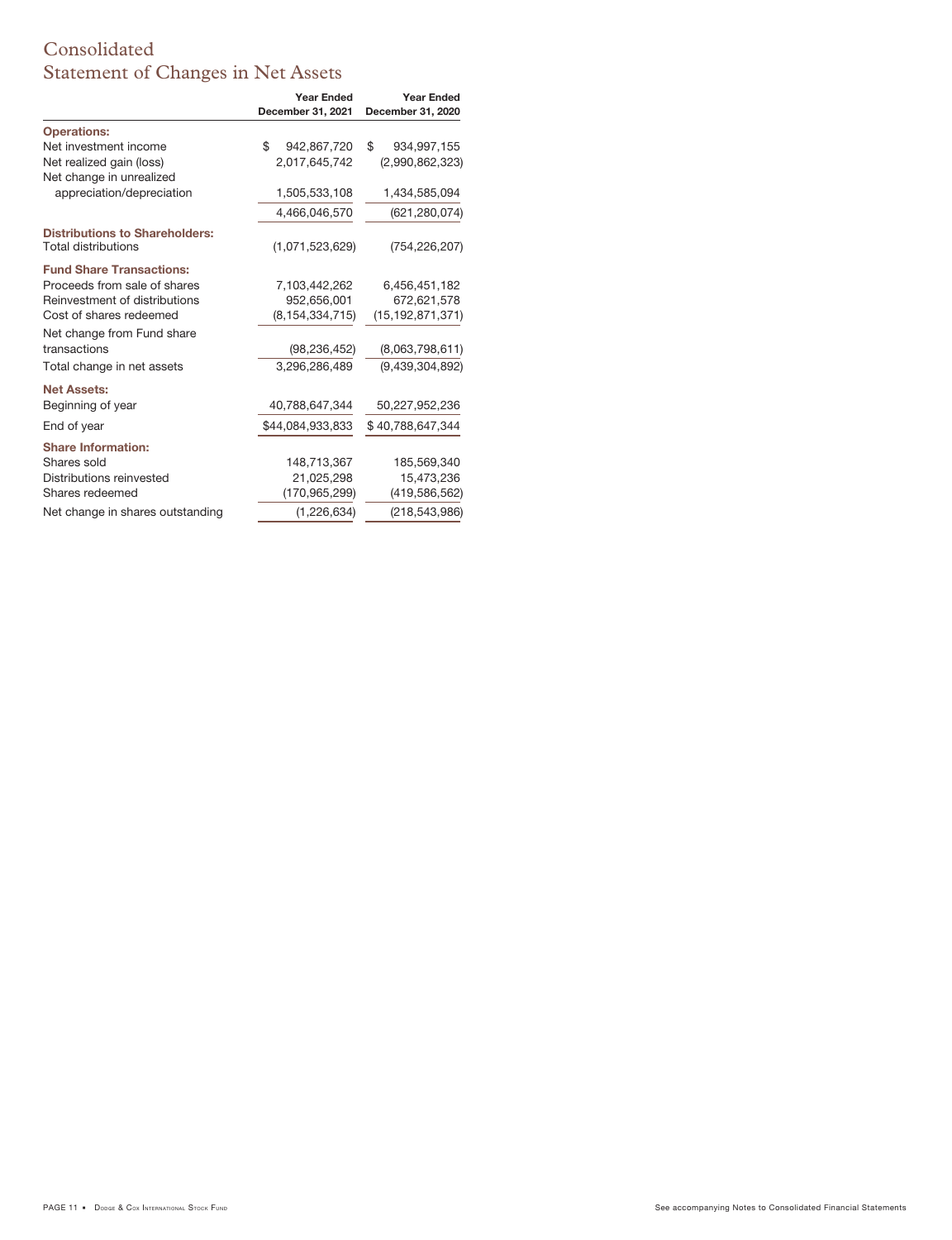### **Note 1: Organization and Significant Accounting Policies**

Dodge & Cox International Stock Fund (the "Fund") is one of the series constituting the Dodge & Cox Funds (the "Trust" or the "Funds"). The Trust is organized as a Delaware statutory trust and is registered under the Investment Company Act of 1940, as amended, as an open-end management investment company. The Fund commenced operations on May 1, 2001, and seeks long-term growth of principal and income. The Fund invests primarily in a diversified portfolio of foreign equity securities. Foreign investing, especially in developing countries, has special risks such as currency and market volatility and political and social instability. These and other risk considerations are discussed in the Fund's Prospectus.

The Fund is an investment company and follows the accounting and reporting guidance issued in Topic 946 by the Financial Accounting Standards Board. The financial statements have been prepared in conformity with accounting principles generally accepted in the United States of America, which require the use of estimates and assumptions by management. Actual results may differ from those estimates. Significant accounting policies are as follows:

Security valuation The Fund's net assets are normally valued as of the scheduled close of trading on the New York Stock Exchange (NYSE), generally 4 p.m. Eastern Time, each day that the NYSE is open for business.

Portfolio holdings for which market quotes are readily available are valued at market value. Listed securities, for example, are generally valued using the official quoted close price or the last sale on the exchange that is determined to be the primary market for the security. Convertible debt securities are valued using prices received from independent pricing services which utilize dealer quotes, recent transaction data, pricing models, and other inputs to arrive at marketbased valuations. Pricing models may consider quoted prices for similar securities, interest rates, cash flows (including prepayment speeds), and credit risk. Equity total return swaps are valued using prices received from independent pricing services which utilize market quotes from underlying reference instruments. Exchange-traded derivatives are valued at the settlement price determined by the relevant exchange. Short-term securities less than 60 days to maturity may be valued at amortized cost if amortized cost approximates current value. Mutual funds are valued at their respective net asset values. Security values are not discounted based on the size of the Fund's position and may differ from the value a Fund receives upon sale of the securities.

Investments initially valued in currencies other than the U.S. dollar are converted to the U.S. dollar using prevailing exchange rates. Currency forward contracts are valued based on the prevailing forward exchange rates of the underlying currencies. As a result, the Fund's net assets may be affected by changes in the value of currencies in relation to the U.S. dollar.

If market quotations are not readily available or if normal valuation procedures produce valuations that are deemed unreliable or inappropriate under the circumstances existing at the time, the investment will be valued at fair value as determined in good faith by or under the direction of the Fund's Board of Trustees. The Board of Trustees has appointed Dodge & Cox, the Fund's investment manager, to make fair value determinations in accordance with the Dodge & Cox Funds Valuation Policies ("Valuation Policies"), subject to Board oversight. Dodge & Cox has established a Pricing Committee that is comprised of representatives from Treasury, Legal, Compliance, and Operations. The Pricing Committee is responsible for implementing the Valuation Policies, including determining the fair value of securities and other investments when necessary. The Pricing Committee considers relevant indications of value that are reasonably available to it in determining the fair value assigned to a particular security, such as the value of similar financial instruments, trading volumes, contractual restrictions on disposition, related corporate actions, and changes in economic conditions. In doing so, the Pricing Committee employs various methods for calibrating fair valuation approaches, including a regular review of key inputs and assumptions, back-testing, and review of any related market activity.

As trading in securities on most foreign exchanges is normally completed before the close of the NYSE, the value of non-U.S. securities can change by the time the Fund calculates its net asset value. To address these changes, the Fund may utilize adjustment factors provided by an independent pricing service to systematically value non-U.S. securities at fair value. These adjustment factors are based on statistical analyses of subsequent movements and changes in U.S. markets and financial instruments trading in U.S. markets that represent foreign securities or baskets of securities.

Valuing securities through a fair value determination involves greater reliance on judgment than valuation of securities based on readily available market quotations. In some instances, lack of information and uncertainty as to the significance of information may lead to a conclusion that a prior valuation is the best indication of a security's value. When fair value pricing is employed, the prices of securities used by the Fund to calculate its net asset value may differ from quoted or published prices for the same securities.

Security transactions, investment income, expenses, and distributions Security transactions are recorded on the trade date. Realized gains and losses on securities sold are determined on the basis of identified cost.

Dividend income and corporate action transactions are recorded on the ex-dividend date, or when the Fund first learns of the dividend/ corporate action if the ex-dividend date has passed. Non-cash dividends, if any, are recorded at the fair market value of the securities received. Dividends characterized as return of capital for U.S. tax purposes are recorded as a reduction of cost of investments and/or realized gain. Interest income is recorded on the accrual basis.

Expenses are recorded on the accrual basis. Some expenses of the Trust can be directly attributed to a specific series. Expenses which cannot be directly attributed are allocated among the Funds in the Trust using methodologies determined by the nature of the expense.

Distributions to shareholders are recorded on the ex-dividend date.

Foreign taxes The Fund is subject to foreign taxes which may be imposed by certain countries in which the Fund invests. The Fund endeavors to record foreign taxes based on applicable foreign tax law. Withholding taxes are incurred on certain foreign dividends and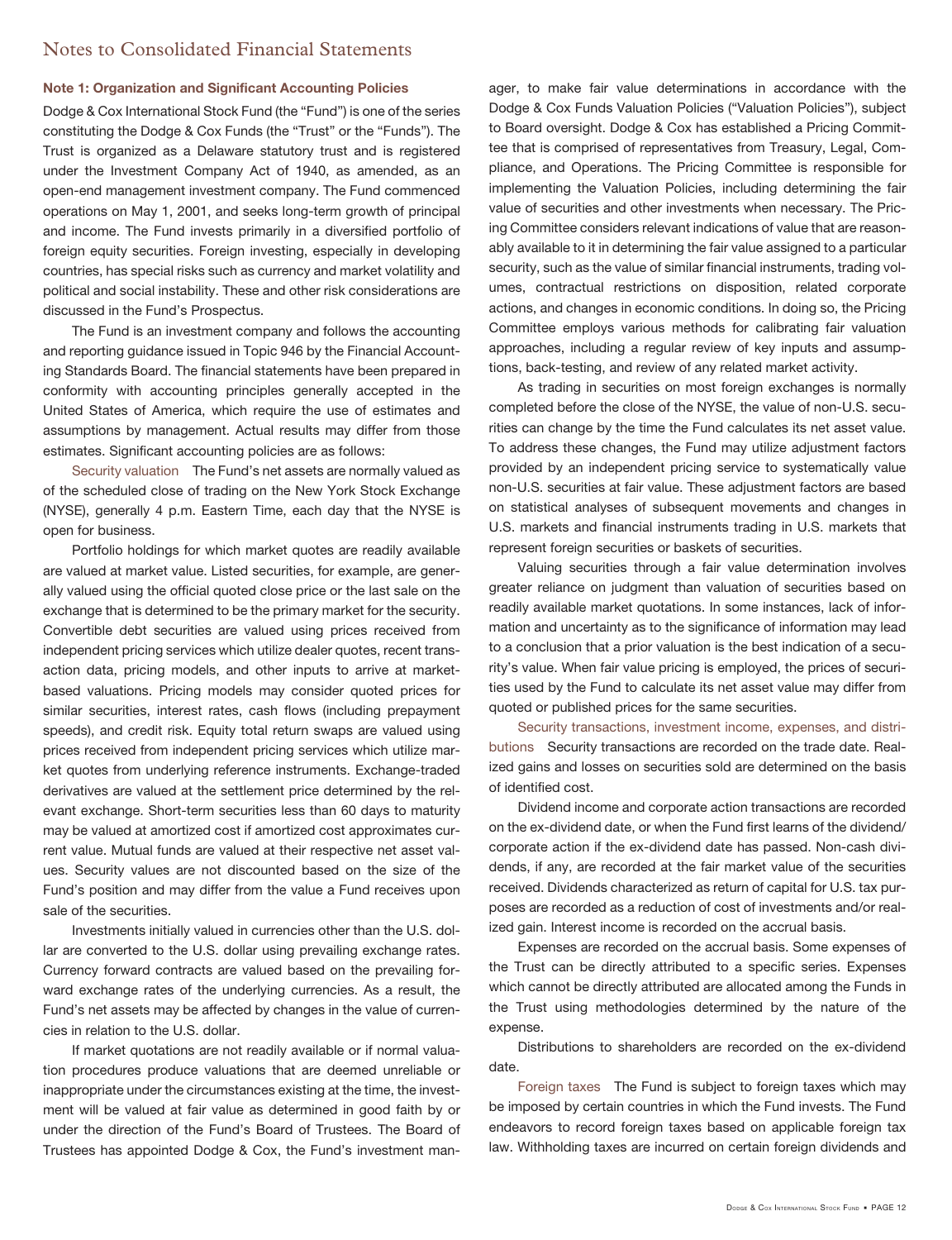are accrued at the time the associated dividend is recorded. The Fund files withholding tax reclaims in certain jurisdictions to recover a portion of amounts previously withheld. The Fund records a reclaim receivable based on, among other things, a jurisdiction's legal obligation to pay reclaims as well as payment history and market convention. In consideration of recent decisions rendered by European courts, the Fund has filed for additional reclaims ("EU reclaims") related to prior years. A corresponding receivable is established when both the amount is known and significant contingencies or uncertainties regarding collectability are removed. These amounts, if any, are reported in dividends and interest receivable in the Consolidated Statement of Assets and Liabilities. During the year ended December 31, 2021, the Fund received \$120,599,355 in reclaims and interest related to EU reclaims, which is reported in dividend income and interest income in the Consolidated Statement of Operations. Expenses incurred related to filing EU reclaims are recorded on the accrual basis in professional services in the Consolidated Statement of Operations. Expenses that are contingent upon successful EU reclaims are recorded in professional services in the Consolidated Statement of Operations once the amount is known.

Capital gains taxes are incurred upon disposition of certain foreign securities. Expected capital gains taxes on appreciated securities, if any, are accrued as unrealized losses and incurred capital gains taxes are reflected as realized losses upon the sale of the related security. Currency taxes may be incurred when the Fund purchases certain foreign currencies related to securities transactions and are recorded as realized losses on foreign currency transactions.

Foreign currency translation The books and records of the Fund are maintained in U.S. dollars. Foreign currency amounts are translated into U.S. dollars at the prevailing exchange rates of such currencies against the U.S. dollar. The market value of investment securities and other assets and liabilities are translated at the exchange rate as of the valuation date. Purchases and sales of investment securities, income, and expenses are translated at the exchange rate prevailing on the transaction date.

Reported realized and unrealized gain (loss) on investments include foreign currency gain (loss) related to investment transactions.

Reported realized and unrealized gain (loss) on foreign currency transactions and translation include the following: disposing/holding of foreign currency, the difference in exchange rate between the trade and settlement dates on securities transactions, the difference in exchange rate between the accrual and payment dates on dividends, and currency losses on the purchase of foreign currency in certain countries that impose taxes on such transactions.

Repurchase agreements Repurchase agreements are transactions under which a Fund purchases a security from a dealer counterparty and agrees to resell the security to that counterparty on a specified future date at the same price, plus a specified interest rate. The Fund's repurchase agreements are secured by U.S. government or agency securities. It is the Fund's policy that its custodian take possession of the underlying collateral securities, the fair value of which exceeds the principal amount of the repurchase transaction, including accrued interest, at all times. In the event of default by the counterparty, the Fund has the contractual right to liquidate the collateral securities and to apply the proceeds in satisfaction of the obligation.

Consolidation The Fund may invest in certain securities through its wholly owned subsidiary, Dodge & Cox International Stock Fund Cayman, Ltd. (the "Subsidiary"). The Subsidiary is a Cayman Islands exempted company and invests in certain securities consistent with the investment objective of the Fund. The Fund's Consolidated Financial Statements, including the Consolidated Portfolio of Investments, consist of the holdings and accounts of the Fund and the Subsidiary. All intercompany transactions and balances have been eliminated. At December 31, 2021, the Subsidiary had net assets of \$100, which represented less than 0.01% of the Fund's consolidated net assets.

Indemnification Under the Trust's organizational documents, its officers and trustees are indemnified against certain liabilities arising out of the performance of their duties to the Trust. In addition, in the normal course of business the Trust enters into contracts that provide general indemnities to other parties. The Trust's maximum exposure under these arrangements is unknown, as this would involve future claims that may be made against the Trust that have not yet occurred.

#### **Note 2: Valuation Measurements**

Various inputs are used in determining the value of the Fund's investments. These inputs are summarized in the three broad levels listed below.

- **Level 1: Unadjusted quoted prices in active markets for identical** securities
- Level 2: Other significant observable inputs (including quoted prices for similar securities, market indices, interest rates, credit risk, forward exchange rates, etc.)
- **Level 3: Significant unobservable inputs (including Fund manage**ment's assumptions in determining the fair value of investments)

The inputs or methodology used for valuing securities are not necessarily an indication of the risk associated with investing in those securities.

The following is a summary of the inputs used to value the Fund's holdings at December 31, 2021:

| Classification                | LEVEL 1<br>(Quoted Prices) | LEVEL 2<br>(Other Significant<br>Observable Inputs) |
|-------------------------------|----------------------------|-----------------------------------------------------|
| <b>Securities</b>             |                            |                                                     |
| Common Stocks                 |                            |                                                     |
| <b>Communication Services</b> | \$1,967,891,161            | 137.473.657<br>S                                    |
| Consumer Discretionary        | 2,763,337,376              | 1,295,901,247                                       |
| <b>Consumer Staples</b>       | 1,509,596,230              | 575.657.493                                         |
| Energy                        | 3.003.628.210              | 376.737.385                                         |
| <b>Financials</b>             | 6,898,958,749              | 4,129,605,162                                       |
| Health Care                   | 3,464,750,556              | 4.338.589.255                                       |
| Industrials                   | 1,872,450,349              | 1,158,606,849                                       |
| Information Technology        | 731,472,123                | 1,108,386,985                                       |
| Materials                     | 2.704.653.182              | 1,778,929,720                                       |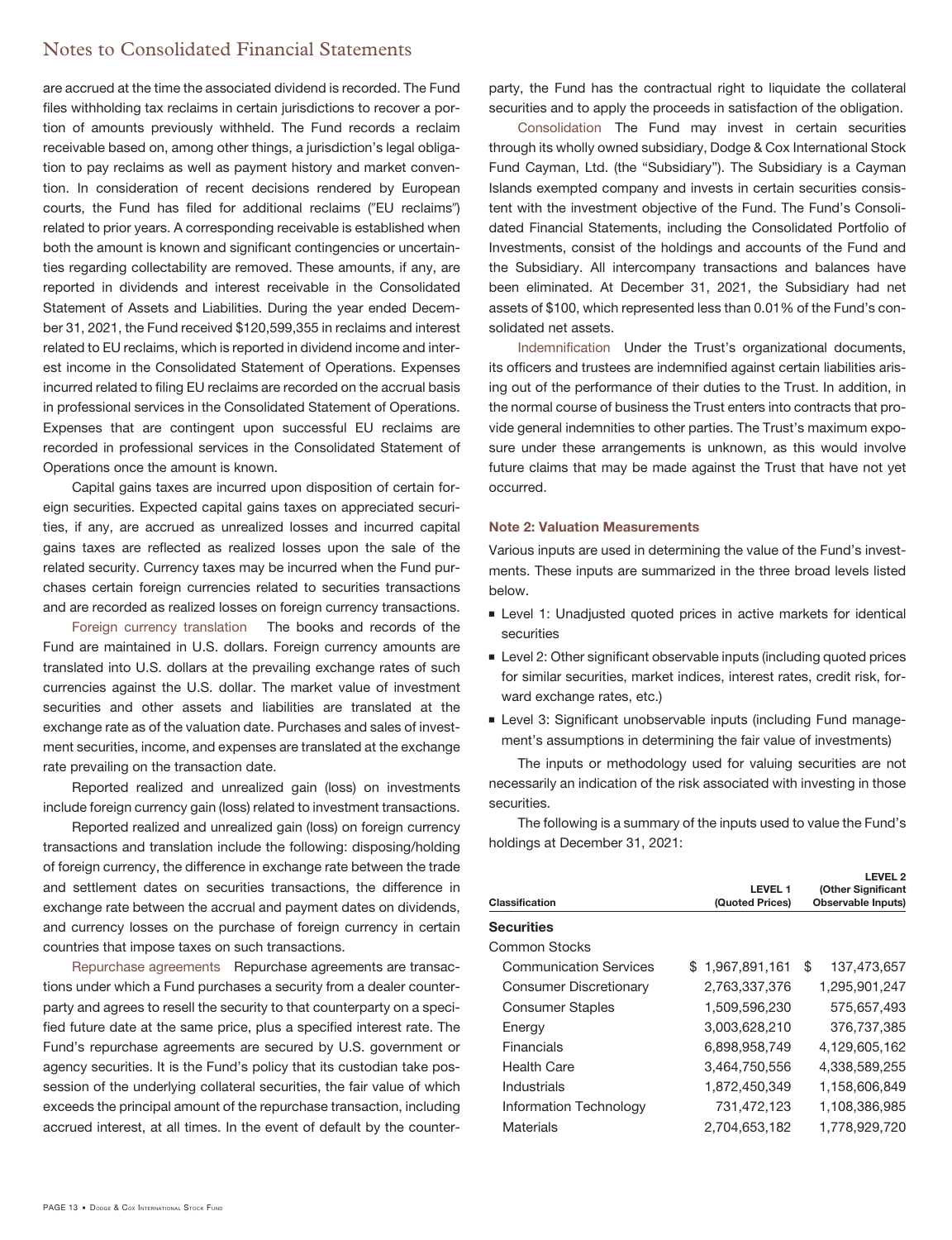| Classification                    |                  | LEVEL 1<br>(Quoted Prices) | LEVEL <sub>2</sub><br>(Other Significant<br>Observable Inputs) |
|-----------------------------------|------------------|----------------------------|----------------------------------------------------------------|
| <b>Real Estate</b>                | \$               | 655,730,664 \$             | 349,381,691                                                    |
| Utilities                         |                  | 234,728,437                |                                                                |
| <b>Preferred Stocks</b>           |                  |                            |                                                                |
| Financials                        |                  |                            | 718,155,175                                                    |
| Information Technology            |                  |                            | 1,269,228,738                                                  |
| Short-Term Investments            |                  |                            |                                                                |
| Repurchase Agreements             |                  |                            | 843,801,000                                                    |
| Money Market Fund                 | 175,897,184      |                            |                                                                |
| <b>Total Securities</b>           | \$25,983,094,221 |                            | \$18,080,454,357                                               |
| <b>Other Investments</b>          |                  |                            |                                                                |
| <b>Futures Contracts</b>          |                  |                            |                                                                |
| Appreciation                      | \$               | 14,699,259                 | \$                                                             |
| Equity Total Return Swaps         |                  |                            |                                                                |
| Appreciation                      |                  |                            | 28,137,918                                                     |
| Depreciation                      |                  |                            | (26, 629, 274)                                                 |
| <b>Currency Forward Contracts</b> |                  |                            |                                                                |
| Appreciation                      |                  |                            | 11,092,893                                                     |
| Depreciation                      |                  |                            | (141, 342, 215)                                                |

### **Note 3: Derivative Instruments**

The Fund may use derivatives either to minimize the impact of certain risks to one or more of its investments (as a ''hedging technique'') or to implement its investment strategy. A derivative is a financial instrument whose value is derived from a security, currency, interest rate, index, or other financial instrument.

Equity total return swaps Equity total return swaps are contracts that can create long or short economic exposure to an underlying equity security. Under such a contract, one party agrees to make payments to another based on the total return of a notional amount of the underlying security (including dividends and changes in market value), in return for an upfront or periodic payments from the other party based on a fixed or variable interest rate applied to the same notional amount. Equity total return swaps can also be used to hedge against exposure to specific risks associated with a particular issuer or with other companies owned by such an issuer. Investments in equity total return swaps may include certain risks including unfavorable price movements in the underlying reference instrument(s), or a default or failure by the counterparty.

Equity total return swaps are traded over-the-counter. The value of equity total return swaps changes daily based on the value of the underlying equity security. Changes in the market value of equity total return swaps are recorded as unrealized appreciation or depreciation in the Consolidated Statement of Operations. Realized gains and losses on equity total return swaps are recorded in the Consolidated Statement of Operations upon exchange of cash flows for periodic payments and upon the closing or expiration of the swaps.

The Fund used equity total return swaps to create long economic exposure to particular equity securities and to hedge against risks created by investments made by one of the portfolio securities it owns.

Futures contracts Futures contracts involve an obligation to purchase or sell (depending on whether the Fund has entered a long or short futures contract, respectively) an asset at a future date, at a price set at the time of the contract. Futures contracts are exchangetraded. Upon entering into a futures contract, the Fund is required to deposit an amount of cash or liquid assets (referred to as "initial margin") in a segregated account with the clearing broker. Subsequent payments (referred to as "variation margin") to and from the clearing broker are made on a daily basis based on changes in the market value of the contract. Changes in the market value of open futures contracts are recorded as unrealized appreciation or depreciation in the Consolidated Statement of Operations. Realized gains and losses on futures contracts are recorded in the Consolidated Statement of Operations at the closing or expiration of the contracts. Cash deposited with a broker as initial margin is recorded in the Consolidated Statement of Assets and Liabilities. A receivable and/or payable to brokers for daily variation margin is also recorded in the Consolidated Statement of Assets and Liabilities.

Investments in futures contracts may include certain risks, which may be different from, and potentially greater than, those of the underlying securities. To the extent the Fund uses futures, it is exposed to additional volatility and potential losses resulting from leverage.

The Fund used equity index futures contracts to create equity exposure, equal to some or all of its non-equity net assets.

Currency forward contracts Currency forward contracts are agreements to purchase or sell a specific currency at a specified future date and price. Currency forward contracts are traded overthe-counter. The values of currency forward contracts change daily based on the prevailing forward exchange rates of the underlying currencies. Changes in the value of open contracts are recorded as unrealized appreciation or depreciation in the Consolidated Statement of Operations. When a currency forward contract is closed, the Fund records a realized gain or loss in the Consolidated Statement of Operations equal to the difference between the value at the time the contract was opened and the value at the time it was closed.

Losses from these transactions may arise from unfavorable changes in currency values or if a counterparty does not perform under a contract's terms.

The Fund used currency forward contracts to hedge direct and indirect foreign currency exposure.

Additional derivative information The following identifies the location on the Consolidated Statement of Assets and Liabilities and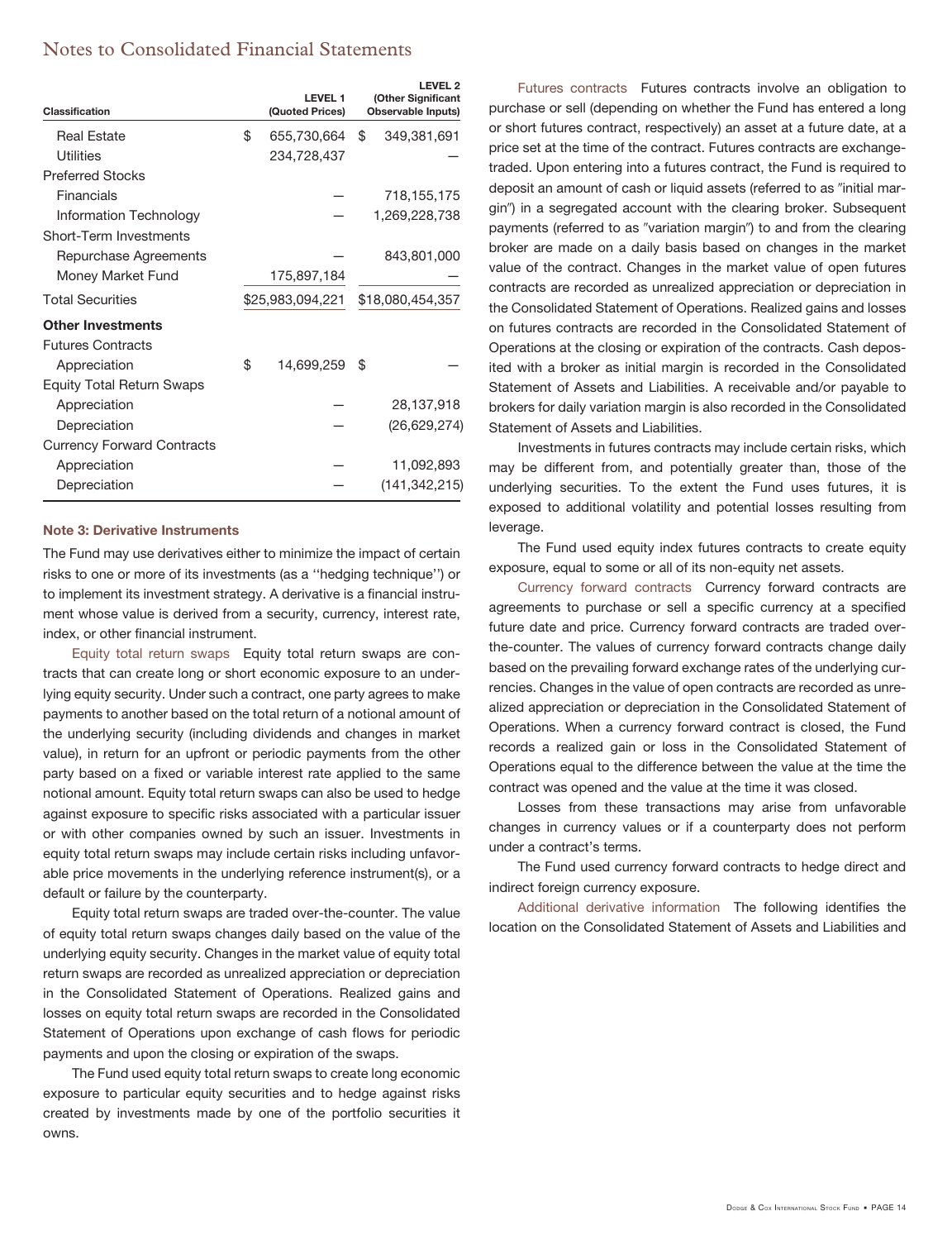values of the Fund's derivative instruments categorized by primary underlying risk exposure.

|                                                | Equity             | Foreign<br><b>Exchange</b> | Total         |
|------------------------------------------------|--------------------|----------------------------|---------------|
|                                                | <b>Derivatives</b> | <b>Derivatives</b>         | Value         |
| <b>Assets</b>                                  |                    |                            |               |
| Unrealized appreciation on<br>currency forward |                    |                            |               |
| contracts                                      | \$                 | 11,092,893<br>\$           | \$11,092,893  |
| Unrealized appreciation on                     |                    |                            |               |
| swaps                                          | 28,137,918         |                            | 28,137,918    |
| Futures contracts <sup>(a)</sup>               | 14,699,259         |                            | 14,699,259    |
|                                                | \$42,837,177       | 11,092,893<br>\$.          | \$53,930,070  |
| <b>Liabilities</b>                             |                    |                            |               |
| Unrealized depreciation on<br>currency forward |                    |                            |               |
| contracts                                      | \$                 | \$141,342,215              | \$141,342,215 |
| Unrealized depreciation on                     |                    |                            |               |
| swaps                                          | 26,629,274         |                            | 26,629,274    |
|                                                | \$26,629,274       | \$141,342,215              | \$167,971,489 |

(a) Includes cumulative appreciation (depreciation). Only the current day's variation margin is reported in the Consolidated Statement of Assets and Liabilities.

The following summarizes the effect of derivative instruments on the Consolidated Statement of Operations, categorized by primary underlying risk exposure.

|                    | Foreign            |                                                                       |
|--------------------|--------------------|-----------------------------------------------------------------------|
| <b>Derivatives</b> | <b>Derivatives</b> | Total                                                                 |
|                    |                    |                                                                       |
| 13.824.380<br>\$   | \$                 | 13.824.380<br>\$.                                                     |
| 128,204,941        |                    | 128,204,941                                                           |
|                    |                    |                                                                       |
|                    | (99, 198, 785)     | (99, 198, 785)                                                        |
| \$142,029,321      | \$ (99, 198, 785)  | 42,830,536<br>S                                                       |
|                    |                    |                                                                       |
| \$ (24,923,910)    | S                  | \$ (24,923,910)                                                       |
| (2,350,223)        |                    | (2,350,223)                                                           |
|                    |                    |                                                                       |
|                    | 40,517,846         | 40.517.846                                                            |
| \$ (27, 274, 133)  | \$40.517.846       | 13.243.713                                                            |
|                    | Equity             | <b>Exchange</b><br>Net change in unrealized appreciation/depreciation |

The following summarizes the range of volume in the Fund's derivative instruments during the year ended December 31, 2021.

| <b>Derivative</b>          |                    | % of Net Assets |
|----------------------------|--------------------|-----------------|
| <b>Futures contracts</b>   | USD notional value | $1 - 3%$        |
| Swaps - long               | USD notional value | $1 - 2%$        |
| Swaps - short              | USD notional value | $1 - 3%$        |
| Currency forward contracts | USD total value    | $8 - 10%$       |

The Fund may enter into various over-the-counter derivative contracts governed by International Swaps and Derivatives Association master agreements ("ISDA agreements"). The Fund's ISDA agreements, which are separately negotiated with each dealer counterparty, specify (i) events of default and other events permitting a party to terminate some or all of the contracts thereunder and (ii) the process by which those contracts will be valued for purposes of

determining termination payments. If some or all of the contracts under a master agreement are terminated because of an event of default or similar event, the values of all terminated contracts must be netted to determine a single payment owed by one party to the other. To the extent amounts owed to the Fund by its counterparties are not collateralized, the Fund is at risk of those counterparties' nonperformance. The Fund attempts to mitigate counterparty credit risk by entering into contracts only with counterparties it believes to be of good credit quality, by exchanging collateral, and by monitoring the financial stability of those counterparties.

For financial reporting purposes, the Fund does not offset assets and liabilities that are subject to a master netting arrangement in the Consolidated Statement of Assets and Liabilities.

The Fund's ability to net assets and liabilities and to offset collateral pledged or received is based on contractual netting/offset provisions in the ISDA agreements. The following table presents the Fund's net exposure to each counterparty for derivatives that are subject to enforceable master netting arrangements as of December 31, 2021.

| Counterparty              | <b>Gross</b><br>Amount of<br>Recognized<br><b>Assets</b> |      | Gross<br>Amount of<br>Recognized<br><b>Liabilities</b> | Cash<br><b>Collateral</b><br>Pledged /<br>(Received) <sup>(a)</sup> | Net Amount <sup>(b)</sup> |
|---------------------------|----------------------------------------------------------|------|--------------------------------------------------------|---------------------------------------------------------------------|---------------------------|
| <b>Barclays</b>           | \$                                                       | - \$ | $(3,286,734)$ \$                                       | 2,140,000                                                           | \$(1, 146, 734)           |
| Goldman Sachs             | 32,095,793                                               |      | (17,830,494)                                           | (7,040,000)                                                         | 7,225,299                 |
| <b>HSBC</b>               |                                                          |      | (84,561,728)                                           | 80,310,000                                                          | (4, 251, 728)             |
| JPMorgan                  | 7,135,018                                                |      | (43, 758, 273)                                         | 36,623,255                                                          |                           |
| Morgan Stanley            |                                                          |      | (2,515,847)                                            | 1,740,000                                                           | (775, 847)                |
| <b>Standard Chartered</b> |                                                          |      | (554, 268)                                             | 280,000                                                             | (274, 268)                |
| <b>UBS</b>                |                                                          |      | (15, 464, 145)                                         | 13,170,000                                                          | (2, 294, 145)             |
|                           | \$39,230,811                                             |      | \$(167,971,489) \$127,223,255                          |                                                                     | \$(1, 517, 423)           |

Cash collateral pledged/(received) in excess of derivative assets/liabilities is not presented in this table. The total cash collateral is presented on the Fund's Consolidated Statement of Assets and Liabilities.

(b) Represents the net amount receivable from (payable to) the counterparty in the event of a default.

#### **Note 4: Related Party Transactions**

Management fees Under a written agreement approved by a unanimous vote of the Board of Trustees, the Fund pays a management fee monthly at an annual rate of 0.60% of the Fund's average daily net assets to Dodge & Cox, investment manager of the Fund.

Fund officers and trustees All officers and two of the trustees of the Trust are officers or employees of Dodge & Cox. The Trust pays a fee only to those trustees who are not affiliated with Dodge & Cox.

### **Note 5: Income Tax Information and Distributions to Shareholders**

A provision for federal income taxes is not required since the Fund intends to continue to qualify as a regulated investment company under Subchapter M of the Internal Revenue Code and distribute all of its taxable income to shareholders. Distributions are determined in accordance with income tax regulations, and such amounts may differ from net investment income and realized gains for financial reporting purposes. The Fund may also designate a portion of the amount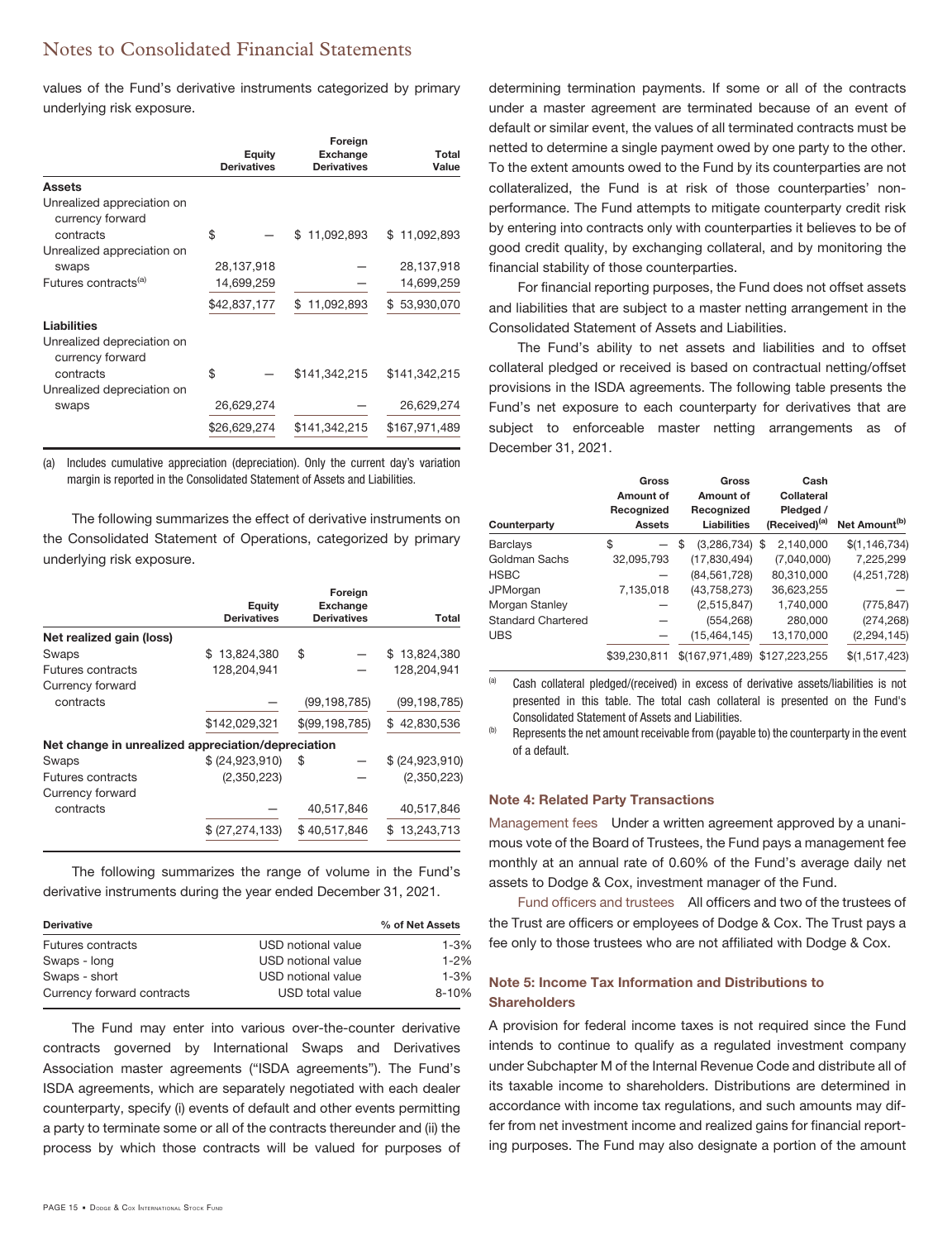paid to redeeming shareholders as a distribution for tax purposes. Financial reporting records are adjusted for permanent book to tax differences at year end to reflect tax character. Book to tax differences are primarily due to differing treatments of wash sales, expenses, investments in passive foreign investment companies, foreign currency realized gain (loss), foreign capital gains tax, certain corporate action transactions, derivatives, and distributions.

Distributions during the years noted below were characterized as follows for federal income tax purposes.

|                 | <b>Year Ended</b><br>December 31, 2021 | <b>Year Ended</b><br>December 31, 2020 |
|-----------------|----------------------------------------|----------------------------------------|
| Ordinary income | 1.071.523.629                          | 754.226.207<br>\$.                     |
|                 | (\$1.177 per share)                    | $$0.810$ per share)                    |

At December 31, 2021, the tax basis components of distributable earnings were as follows:

| Undistributed ordinary income          | 29.133.556      |  |
|----------------------------------------|-----------------|--|
| Capital loss carryforward <sup>1</sup> | (2,896,348,115) |  |
| Net unrealized appreciation            | 6,755,761,062   |  |
| Total distributable earnings           | \$3.888.546.503 |  |

Represents accumulated long-term capital loss as of December 31, 2021, which may be carried forward to offset future capital gains.

At December 31, 2021, unrealized appreciation and depreciation for investments and derivatives based on cost for federal income tax purposes were as follows:

| Tax cost                    | \$37,087,927,968 |
|-----------------------------|------------------|
| Unrealized appreciation     | 10.139.756.422   |
| Unrealized depreciation     | (3,278,177,231)  |
| Net unrealized appreciation | 6.861.579.191    |

Fund management has reviewed the tax positions for open periods (three years and four years, respectively, from filing the Fund's Federal and State tax returns) as applicable to the Fund, and has determined that no provision for income tax is required in the Fund's financial statements.

For U.S. income tax purposes, EU reclaims received by the Fund reduce the amounts of foreign taxes that the Fund passes through to shareholders. In the event that EU reclaims received by the Fund during the year exceed foreign withholding taxes paid, and the Fund previously passed foreign tax credit on to its shareholders, the Fund will enter into a closing agreement with the Internal Revenue Service (IRS) in order to pay the associated tax liability on behalf of the Fund's shareholders.

### **Note 6: Loan Facilities**

Pursuant to an exemptive order issued by the Securities and Exchange Commission (SEC), the Fund may participate in an interfund lending facility (Facility). The Facility allows the Fund to borrow money from or loan money to the Funds. Loans under the Facility are made for temporary or emergency purposes, such as to fund shareholder redemption requests. Interest on borrowings is the average of the current repurchase agreement rate and the bank loan rate. There was no activity in the Facility during the year.

All Funds in the Trust participate in a \$500 million committed credit facility (Line of Credit) with State Street Bank and Trust Company, to be utilized for temporary or emergency purposes to fund shareholder redemptions or for other short-term liquidity purposes. The maximum amount available to the Fund is \$250 million. Each Fund pays an annual commitment fee on its pro-rata portion of the Line of Credit. For the year ended December 31, 2021, the Fund's commitment fee amounted to \$248,162 and is reflected as a Miscellaneous Expense in the Consolidated Statement of Operations. Interest on borrowings is charged at the prevailing rate. There were no borrowings on the Line of Credit during the year.

### **Note 7: Purchases and Sales of Investments**

For the year ended December 31, 2021, purchases and sales of securities, other than short-term securities, aggregated \$7,821,028,208 and \$8,451,095,236, respectively.

#### **Note 8: Subsequent Events**

On February 9, 2022, the Fund's Board of Trustees approved a name change of the existing shares of the Fund to "Class I" planned for May 2022. The Board also approved the public offering of a new class of shares, Class X, of the Fund planned for May 2022. Fund management has determined that no other material events or transactions occurred subsequent to December 31, 2021, and through the date of the Fund's financial statements issuance, which require additional disclosure in the Fund's financial statements.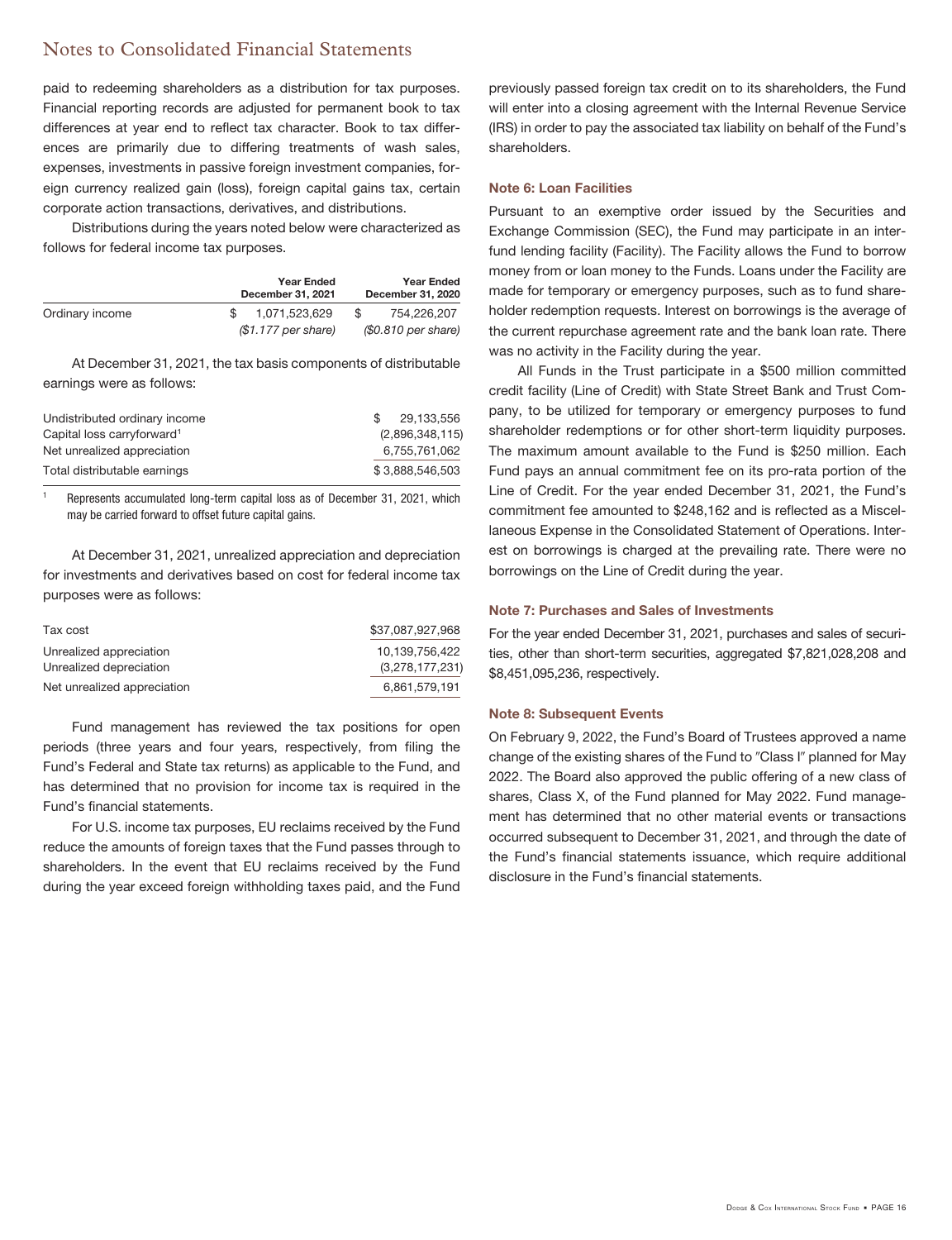### Consolidated Financial Highlights

#### **Selected data and ratios**

| (for a share outstanding throughout each period)     | Year Ended December 31. |                         |          |             |          |
|------------------------------------------------------|-------------------------|-------------------------|----------|-------------|----------|
|                                                      | 2021                    | 2020                    | 2019     | 2018        | 2017     |
| Net asset value, beginning of year                   | \$43.70                 | \$43.60                 | \$36.91  | \$46.32     | \$38.10  |
| Income from investment operations:                   |                         |                         |          |             |          |
| Net investment income                                | 1.04 <sup>(a)</sup>     | $0.95^{(b)}$            | 1.25     | 1.01        | 0.70     |
| Net realized and unrealized gain (loss)              | 3.73                    | (0.04)                  | 7.15     | (9.34)      | 8.41     |
| Total from investment operations                     | 4.77                    | 0.91                    | 8.40     | (8.33)      | 9.11     |
| Distributions to shareholders from:                  |                         |                         |          |             |          |
| Net investment income                                | (1.18)                  | (0.81)                  | (1.71)   | (1.08)      | (0.89)   |
| Net realized gain                                    |                         |                         |          |             |          |
| <b>Total distributions</b>                           | (1.18)                  | (0.81)                  | (1.71)   | (1.08)      | (0.89)   |
| Net asset value, end of year                         | \$47.29                 | \$43.70                 | \$43.60  | \$36.91     | \$46.32  |
| <b>Total return</b>                                  | 11.02%                  | $2.10\%$ <sup>(b)</sup> | 22.78%   | $(17.98)\%$ | 23.94%   |
| Ratios/supplemental data:                            |                         |                         |          |             |          |
| Net assets, end of year (millions)                   | \$44,085                | \$40,789                | \$50,228 | \$48,108    | \$65,670 |
| Ratio of expenses to average net assets              | 0.62%                   | 0.63%                   | 0.63%    | 0.63%       | 0.63%    |
| Ratio of net investment income to average net assets | $2.15\%^{(a)}$          | $2.39\%$ <sup>(b)</sup> | 2.85%    | 2.17%       | 1.57%    |
| Portfolio turnover rate                              | 18%                     | 20%                     | 15%      | 17%         | 17%      |

(a) Net investment income per share includes significant amounts received for EU reclaims related to prior years, which amounted to approximately \$0.13 per share. Excluding such amounts, the ratio of net investment income to average net assets would have been 1.87%.

(b) Net investment income per share includes significant amounts received for EU reclaims related to prior years, which amounted to approximately \$0.28 per share. Excluding such amounts, the ratio of net investment income to average net assets would have been 1.73% and total return would have been approximately 1.55%.

See accompanying Notes to Consolidated Financial Statements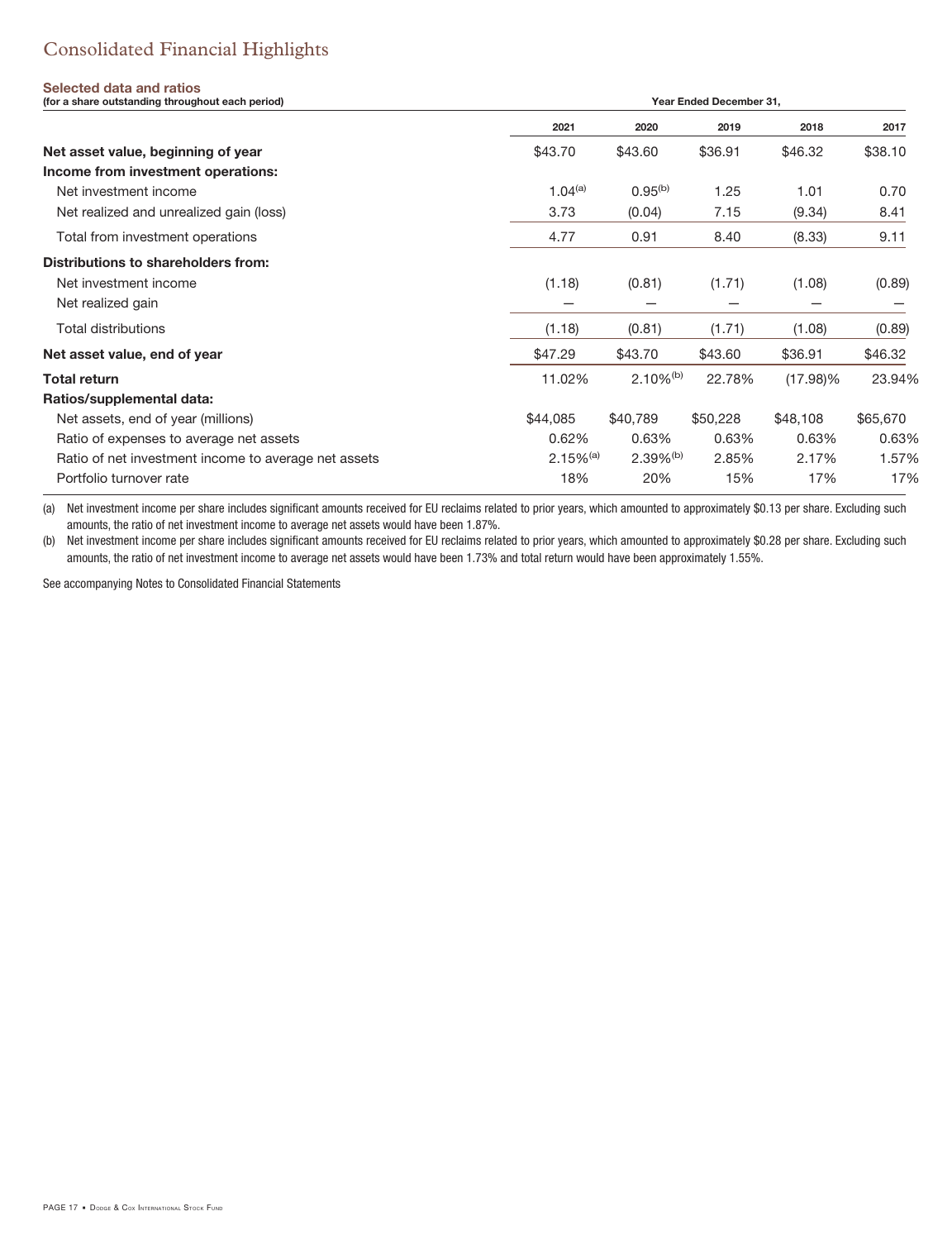### Report of Independent Registered Public Accounting Firm

To the Board of Trustees of Dodge & Cox Funds and Shareholders of Dodge & Cox International Stock Fund

### **Opinion on the Financial Statements**

We have audited the accompanying consolidated statement of assets and liabilities, including the consolidated portfolio of investments, of Dodge & Cox International Stock Fund (one of the funds constituting Dodge & Cox Funds, referred to hereafter as the "Fund") as of December 31, 2021, the related consolidated statement of operations for the year ended December 31, 2021, the consolidated statement of changes in net assets for each of the two years in the period ended December 31, 2021, including the related notes, and the financial highlights for each of the five years in the period ended December 31, 2021 (collectively referred to as the "consolidated financial statements"). In our opinion, the consolidated financial statements present fairly, in all material respects, the financial position of the Fund as of December 31, 2021, the results of its operations for the year then ended, the changes in its net assets for each ofthe two years in the period ended December 31, 2021 and the financial highlights for each of the five years in the period ended December 31, 2021 in conformity with accounting principles generally accepted in the United States of America.

#### **Basis for Opinion**

These consolidated financial statements are the responsibility of the Fund's management. Our responsibility is to express an opinion on the Fund's consolidated financial statements based on our audits. We are a public accounting firm registered with the Public Company Accounting Oversight Board (United States) (PCAOB) and are required to be independent with respect to the Fund in accordance with the U.S. federal securities laws and the applicable rules and regulations of the Securities and Exchange Commission and the PCAOB.

We conducted our audits of these consolidated financial statements in accordance with the standards of the PCAOB. Those standards require that we plan and perform the audit to obtain reasonable assurance about whether the consolidated financial statements are free of material misstatement, whether due to error or fraud.

Our audits included performing procedures to assess the risks of material misstatement of the consolidated financial statements, whether due to error or fraud, and performing procedures that respond to those risks. Such procedures included examining, on a test basis, evidence regarding the amounts and disclosures in the consolidated financial statements. Our audits also included evaluating the accounting principles used and significant estimates made by management, as well as evaluating the overall presentation of the consolidated financial statements. Our procedures included confirmation of securities owned as of December 31, 2021 by correspondence with the custodian, transfer agent and brokers; when replies were not received from brokers, we performed other auditing procedures. We believe that our audits provide a reasonable basis for our opinion.

/s/PricewaterhouseCoopers LLP San Francisco, California February 18, 2022

We have served as the auditor of one or more investment companies in the Dodge & Cox Funds since 1931.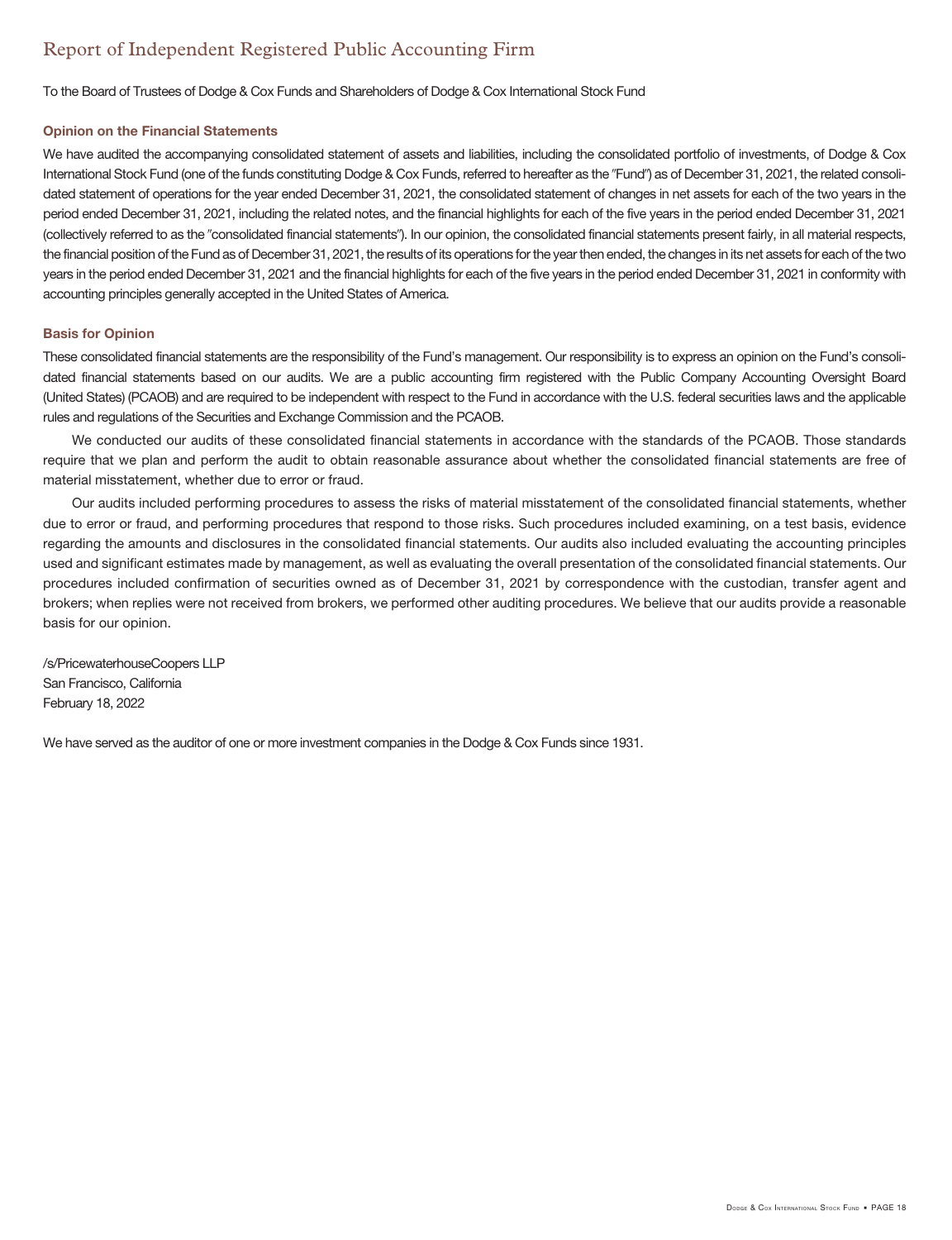### Special 2021 Tax Information (unaudited)

The following information is provided pursuant to provisions of the Internal Revenue Code:

In 2021, the Fund elected to pass through to shareholders foreign source income of \$1,500,869,209 and foreign taxes paid of \$19,828,284.

The Fund designates up to a maximum of \$1,212,641,123 of its distributions paid to shareholders in 2021 as qualified dividends (treated for federal income tax purposes in the hands of shareholders as taxable at a maximum rate of 20%).

For shareholders that are corporations, the Fund designates 0.70% of its ordinary dividends paid to shareholders in 2021 as dividends from domestic corporations eligible for the corporate dividends received deduction, provided that the shareholder otherwise satisfies applicable requirements to claim that deduction.

### Funds' Liquidity Risk Management Program (unaudited)

The Funds have adopted and implemented a written liquidity risk management program ("Program") as required by Rule 22e-4 under the Investment Company Act. The Program is reasonably designed to assess and manage the Fund's liquidity risk, taking into consideration the Fund's investment strategy and the liquidity of its portfolio investments during normal and reasonably foreseeable stressed conditions; its short and long-term cash flow projections; and its cash holdings and access to other funding sources including the Funds' interfund lending facility and line of credit.

The Funds' Board of Trustees has approved the appointment of a Liquidity Risk Management Committee including representatives from Dodge & Cox's Legal, Compliance, Treasury, Operations, Trading, and Portfolio Management departments, which is responsible for the Program's administration and oversight and for reporting to the Board on at least an annual basis regarding the Program's operation and effectiveness.

The Liquidity Risk Management Committee performed an initial assessment of the liquidity risk of the Dodge & Cox Emerging Markets Stock Fund prior to its launch in May, 2021. The Committee refreshed its assessment of all of lthe Funds' liquidity risk profiles and considered the adequacy and effectiveness of the Program's operations for the 12 months ended September 30, 2021 (the "covered period") in order to prepare a written report to the Board of Trustees for consideration at its meeting held on December 15, 2021. The report concluded that (i) the Funds had adequate liquidity to operate effectively throughout the covered period; (ii) each Fund's investment strategy continues to be appropriate for an open end fund; and (iii) the Funds' Program is reasonably designed to assess and manage its liquidity risk.

### Board Approval of Funds' Investment Management Agreements and Management Fees (unaudited)

The Board of Trustees is responsible for overseeing the performance of the Dodge & Cox Funds' investment manager and determining whether to continue the Investment Management Agreements PAGE 19 . DODGE & COX INTERNATIONAL STOCK FUND

between the Funds and Dodge & Cox each year (the "Agreements"). At a meeting of the Board of Trustees of the Trust held on December 15, 2021, the Trustees, by a unanimous vote (including a separate vote of those Trustees who are not "interested persons" (as defined in the Investment Company Act of 1940) (the "Independent Trustees")), approved the renewal of the Agreements for an additional one-year term through December 31, 2022 with respect to each Fund (other than the Emerging Markets Stock Fund, whose investment management agreement was approved at a meeting of the Board of Trustees held on June 2, 2020 and entered into on January 8, 2021). During the course of the year, the Board received extensive information and materials relating to the investment management and administrative services provided by Dodge & Cox and the performance of each of the Funds.

### **Information Received**

Over the past several years, the Board has requested, received, and discussed a number of special presentations on topics relevant to their annual consideration of the proposed renewal of the Funds' Agreements, including, in 2021, special presentations relating to asset management industry trends and the competitive landscape for the Funds, fund distribution channels, mutual fund fee litigation trends, an update on economies of scale, an update on Environmental, Social, and Governance-related asset management trends, Dodge & Cox's evolving risk management practices, and equity trading costs. In addition to the foregoing and in advance of the meetings referred to below, the Board, including the Independent Trustees, requested, received, and reviewed materials relating to the Agreements and the services provided by Dodge & Cox. The Independent Trustees retained Broadridge to prepare an independent expense and performance summary for each Fund and comparable funds managed by other advisers identified by Broadridge. The Broadridge materials included information regarding advisory and administrative fee rates, expense ratios, and transfer agency, custodial, and distribution expenses, as well as performance comparisons to each Fund's peer group and to a broad-based securities index or combination of indices. The Broadridge materials also included a comparison of expenses of various share classes offered by comparable funds. The materials reviewed by the Board contained information concerning, among other things, Dodge & Cox's profitability, financial results and condition, management fee revenue, and separate account fee schedules. The Board additionally considered the Funds' brokerage commissions, turnover rates, sales and redemption data, and the investment that Dodge & Cox makes in research used in managing the Funds. The Board received and reviewed memoranda and related materials addressing, among other things, Dodge & Cox's services to the Funds; how Dodge & Cox Funds' fees compare to fees of peer group funds; the different fees, services, costs, and risks associated with other accounts managed by Dodge & Cox as compared to the Dodge & Cox Funds; and the ways in which the Funds realize economies of scale. Throughout the process of reviewing the services provided by Dodge & Cox and preparing for the meeting, the Independent Trustees found Dodge & Cox to be open, forthright, detailed, and helpful in answering questions about all issues. The Board received copies of the Agreements and a memorandum from the independent legal counsel to the Independent Trustees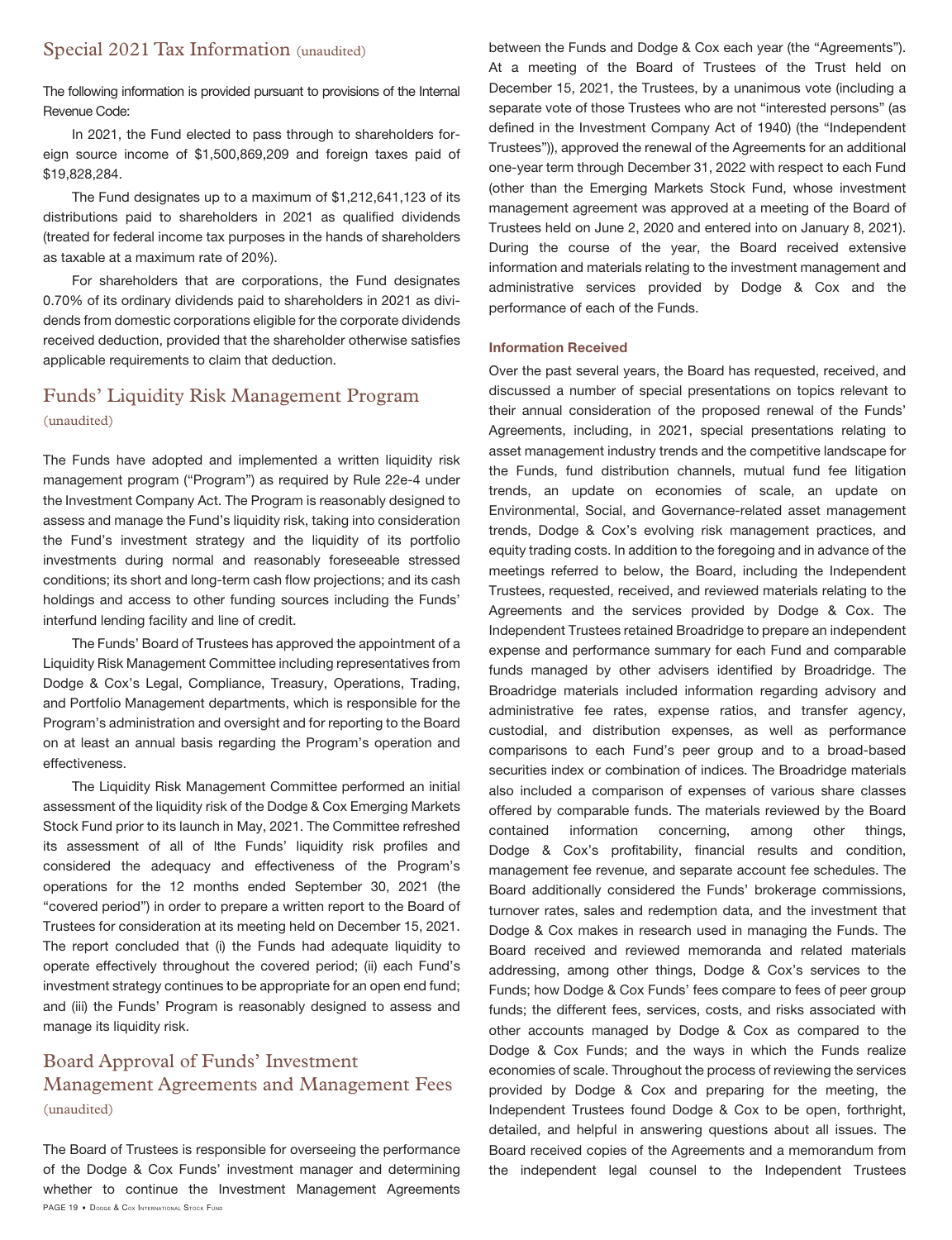discussing the factors generally regarded as appropriate to consider in evaluating mutual fund management arrangements. The Trust's Contract Review Committee, consisting solely of Independent Trustees, met with its independent legal counsel on November 11, 2021 and again on December 15, 2021 to discuss whether to renew the Agreements. The Board, including the Independent Trustees, subsequently concluded that the existing Agreements are fair and reasonable and voted to approve the Agreements. In considering the Agreements, the Board, including the Independent Trustees, did not identify any single factor or particular information as all-important or controlling. In reaching the decision to approve the Agreements, the Board considered several factors, discussed below, to be key factors and reached the conclusions described herein.

#### **Nature, Quality, and Extent of the Service**

The Board considered that Dodge & Cox provides a range of services to the Funds in addition to portfolio management, including regulatory compliance, trading desks, proxy voting, transfer agent and custodian oversight, administration, regulatory agency filings, tax compliance and filings, web site, and anti-money laundering. The nature of services provided by Dodge & Cox has been documented in materials provided to the Board and in presentations made to the Board throughout the year. In particular, the Board considered the nature, quality, and extent of portfolio management, administrative, and shareholder services performed by Dodge & Cox. With regard to portfolio management services, the Board considered Dodge & Cox's consistency in investment approach and depth; the background and experience of the Dodge & Cox U.S. Equity Investment Committee, International Equity Investment Committee, Global Equity Investment Committee, U.S. Fixed Income Investment Committee, and Global Fixed Income Investment Committee, and research analysts responsible for managing the Funds; Dodge & Cox's methods for assessing the regulatory and investment climate in various jurisdictions; its overall level of attention to its core investment management function; and its commitment to the Funds and their shareholders. The Board reviewed information from Dodge & Cox describing conflicts of interest between the Funds and Dodge & Cox or its other clients, and how Dodge & Cox addresses those conflicts. The Board also noted that Dodge & Cox is an investment researchoriented firm with no other business endeavors to distract management's attention from its research efforts, that its investment professionals adhere to a consistent investment approach across the Funds, and that it employs a deliberate, thoughtful approach with respect to the development of new products. The Board further considered the "Gold" analyst rating awarded by Morningstar to all of the Funds (other than the Balanced Fund, which has a "Bronze" rating, and the Emerging Markets Stock Fund, which is too new to be rated). The Board concluded that it was satisfied with the nature, extent, and quality of investment management and other services provided to the Funds by Dodge & Cox.

#### **Investment Performance**

The Board reviewed each Fund's recent and long-term investment performance (including periods of outperformance and underperformance), as compared to relevant indices and the performance of such Fund's peer group and broader Morningstar category. In assessing the performance of the Funds, the Board considered the Funds' relative outperformance over the past year. The Board also reviewed the Funds' investment returns over various periods and concluded that the volatility and underperformance of certain Funds during certain recent periods was consistent with Dodge & Cox's long-term approach and active investment style. The Board compared the short- and long-term investment performance of the equity funds to both their primary performance benchmarks as well as value-oriented indices, in recognition of the significant performance divergence between value and growth stocks that has persisted for much of the last several years. The Board considered that the recent outperformance as well as the previous underperformance of certain Funds are both the result of a valueoriented investment management process that emphasizes a longterm investment horizon, independent research, a team approach, price discipline, low cost, and low portfolio turnover. The Board concluded that Dodge & Cox has delivered long-term performance for Fund investors consistent with the long-term investment strategies being pursued by the Funds.

### **Costs and Ancillary Benefits**

Costs of Services to Funds: Fees and Expenses The Board considered each Fund's management fee rate and net expense ratio relative to (1) a broad category of other mutual funds with similar portfolio characteristics and share class and expense structures and (2) a smaller group of peers selected by Broadridge based on investment style, share class characteristics, and asset levels. The Board also considered the management fees charged by Dodge & Cox to other clients. In particular, the Board noted that the management fee rate paid by each Fund compares favorably to its broad category and is competitive within the Fund's peer group. The Board also evaluated the operating structures of the Funds and Dodge & Cox, noting that the Funds do not charge front-end sales commissions or distribution fees, and Dodge & Cox bears, among other things, the cost of most third-party research, reimbursement for shareholder recordkeeping and administrative costs to third-party retirement plan administrators, and administrative and office overhead. The Board noted that the Broadridge report shows that the net expense ratio of every Fund (taking into account, in the case of the Global Bond Fund, voluntary expense reimbursements by Dodge & Cox) is in the least expensive quartile compared to its broad Morningstar category and four of the six Funds are in the least expensive quartile of their respective Broadridge peer groups (with the Balanced Fund and the Income in the second-lowest quartile of their peer groups). The Board noted the Funds' unusual single-shareclass structure and reviewed Broadridge data (including assetweighted average expense ratios) showing that most of the peer group funds offer several different classes of shares, with different expense ratios, to different categories of investors, and that the Broadridge expense comparisons described above generally compare the net expense ratio of each Dodge & Cox Fund's single share class to one of the least expensive share classes of the peer fund, even though those share classes are often not available to retail investors. On an asset-weighted basis, each Fund, other than the Income Fund, ranks in the least expensive quartile of its Broadridge peer group (taking into account, in the case of the Global Bond Fund, voluntary expense reimbursements by Dodge & Cox). The Income Fund has the lowest weighted average expenses of the funds in the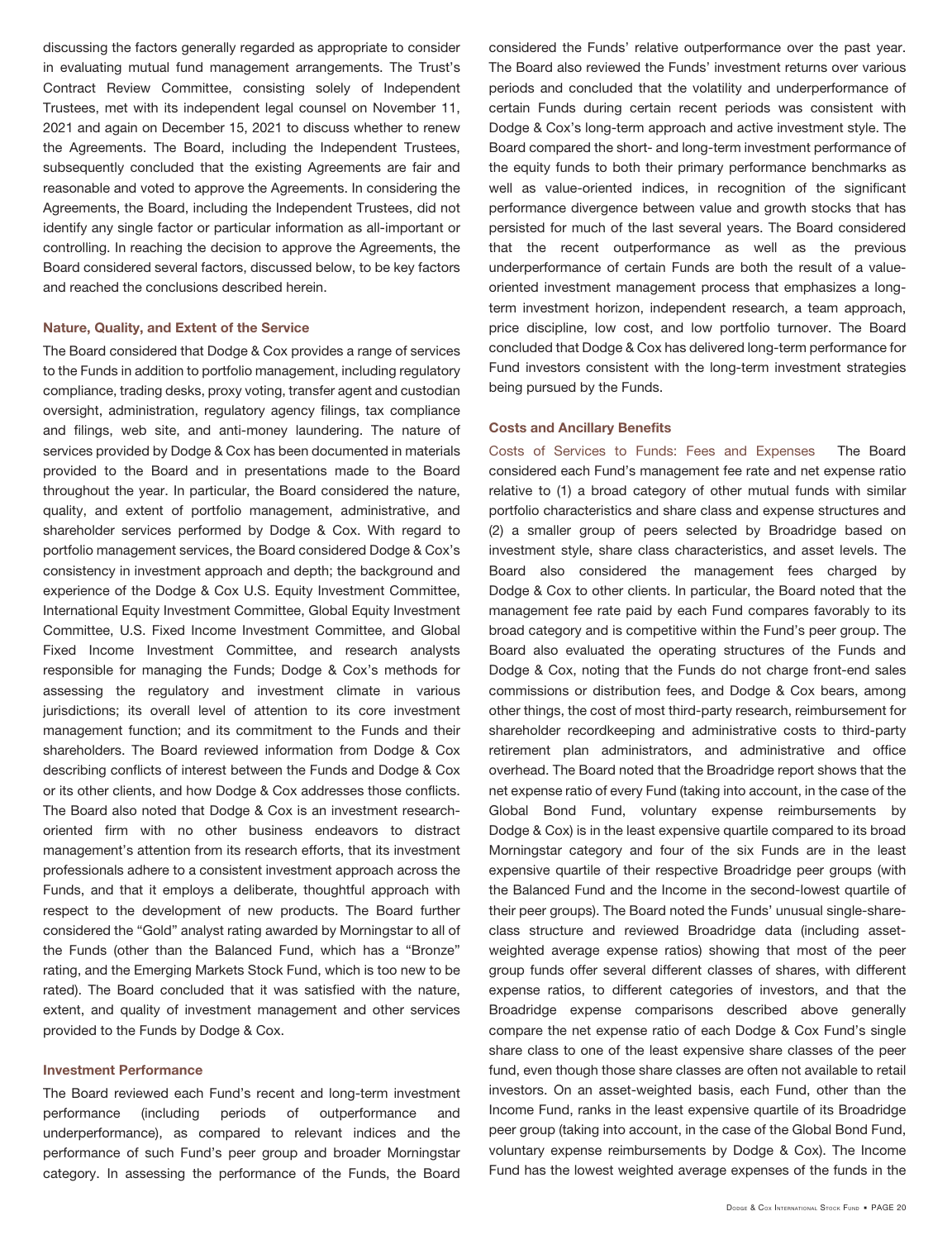second least expensive quartile of its peer group. The Board noted that the Funds provide access for small investors to quality investment management at a relatively low cost.

The Board also considered that the Funds are priced to scale, i.e., management fee rates begin at relatively low levels. Even without breakpoints, the Funds' management fee rates are lower than those of many peer funds whose fee schedules include breakpoints. With respect to non-U.S. funds sponsored and managed by Dodge & Cox that are comparable to the Funds in many respects, the Board noted that the fee rates charged by Dodge & Cox are the same as or higher than the fee rates charged to the Funds. The Board reviewed information regarding the fee rates Dodge & Cox charges to subadvised funds and separate accounts that have investment programs similar to those of the Funds, including instances where sub-advised funds or separate account fees are lower than Fund fees. The Board considered the differences in the nature and scope of services Dodge & Cox provides to the Funds as compared to other client accounts, as well as material differences in regulatory, litigation, and other risks as between the Dodge & Cox Funds and other types of clients. The Board noted that different markets exist for mutual fund, sub-advisory, and institutional separate account management services and that a comparison of Fund fee rates and sub-advised and separate account fee rates must consider the fact that subadvised and separate account clients bear additional costs and responsibilities that are included in the cost of a Fund. After consideration of these matters, the Board concluded that the overall costs incurred by the Funds for the services they receive (including the management fee paid to Dodge & Cox) are reasonable and that the fees are acceptable based upon the qualifications, experience, reputation, and performance of Dodge & Cox and the low overall expense ratios of the Funds.

Profitability and Costs of Services to Dodge & Cox; Fall-out Benefits The Board reviewed reports of Dodge & Cox's financial position, profitability, and estimated overall value and considered Dodge & Cox's overall profitability within its context as a private, employee-owned S-Corporation and relative to the scope and quality of the services provided. The Board noted in particular that Dodge & Cox's profits are not generated by high fee rates, but reflect a focused business approach toward investment management. The Board recognized the importance of Dodge & Cox's profitability—which is derived solely from management fees and does not include other business ventures—to maintain its independence, stability, company culture and ethics, and management continuity. The Board also considered that the compensation/profit structure at Dodge & Cox includes a return on shareholder employees' investment in the firm, which is vital for remaining independent and facilitating retention of management and investment professionals. The Board also considered that Dodge & Cox has in the past closed some of the Funds to new investors to proactively manage growth in those Funds. While these actions are intended to benefit existing Fund shareholders, the effect is to reduce potential revenues to Dodge & Cox from new shareholders. The Board also considered potential "fall-out" benefits (including the receipt of research from unaffiliated brokers and reputational benefits to non-U.S. funds sponsored and managed by Dodge & Cox) that Dodge & Cox might receive as a result of its association with the Funds and determined that they are acceptable. The Board also noted that Dodge & Cox continues to invest in its business to provide enhanced services, systems, and research capabilities, all of which benefit the Funds. The Board concluded that Dodge & Cox's profitability is the keystone of its independence, stability, and long-term investment performance.

The Board considered whether there have been economies of scale with respect to the management of each Fund, whether the Funds have appropriately benefited from any economies of scale, and whether the management fee rate is reasonable in relation to the level of Fund assets and any economies of scale that may exist. In the Board's view, any consideration of economies of scale must take account of the Funds' low fee and expense structure and the fact that Dodge & Cox builds economies of scale into the Funds' fee structures by charging low fees from a fund's inception and keeping overall expenses down as a Fund grows, as compared to other fund complexes that employ fee "breakpoints" only after a fund reaches a certain scale. An assessment of economies of scale must also take into account that Dodge & Cox invests time and resources in each new Fund for months (and sometimes years) prior to launch; in addition, in a Fund's early periods of operations, expenses are capped, which means that Dodge & Cox subsidizes the operations of a new Fund for a period of time until it reaches scale. The Board also observed that, while total Fund assets have grown over the long term, this growth has not been continuous or evenly distributed across all of the Funds (and indeed that certain Funds have experienced net outflows over the past several years). In addition, the Board noted that Dodge & Cox has shared the benefits of scale with the Funds by adding services to the Funds over time, and that Dodge & Cox's internal costs of providing investment management, technology, administrative, legal, and compliance services to the Funds continue to increase. For example, Dodge & Cox has continued to increase its global research staff and investment resources over the years to add new capabilities for the benefit of Fund shareholders and to address the increased complexity of investing globally. In addition, Dodge & Cox has made expenditures in other staff, technology, and infrastructure to enable it to integrate credit and equity analyses, incorporate additional quantitative and macroeconomic analyses into its processes, and implement its strategy in a more effective manner. Over the last ten years, Dodge & Cox has increased its spending on research, investment management, client servicing, legal and compliance support, investment operations capabilities, cybersecurity, technology infrastructure, third-party research, data services, and computer systems for trading, operations, compliance, accounting, and communications at a rate that has outpaced the Funds' growth rate during the same period. The Board also observed that, even without fee breakpoints, the Funds are competitively priced in a competitive market and that having a low fee from inception provides shareholders with the benefits of scale even while a Fund remains relatively small. The Board also noted that there are certain diseconomies of scale associated with managing large funds, insofar as certain of the costs and risks associated with portfolio management increase disproportionately as assets grow.

#### **Conclusion**

Based on their evaluation of all material factors and assisted by the advice of independent legal counsel to the Independent Trustees, the Board, including the Independent Trustees, concluded that the management fee structure was fair and reasonable, that each Fund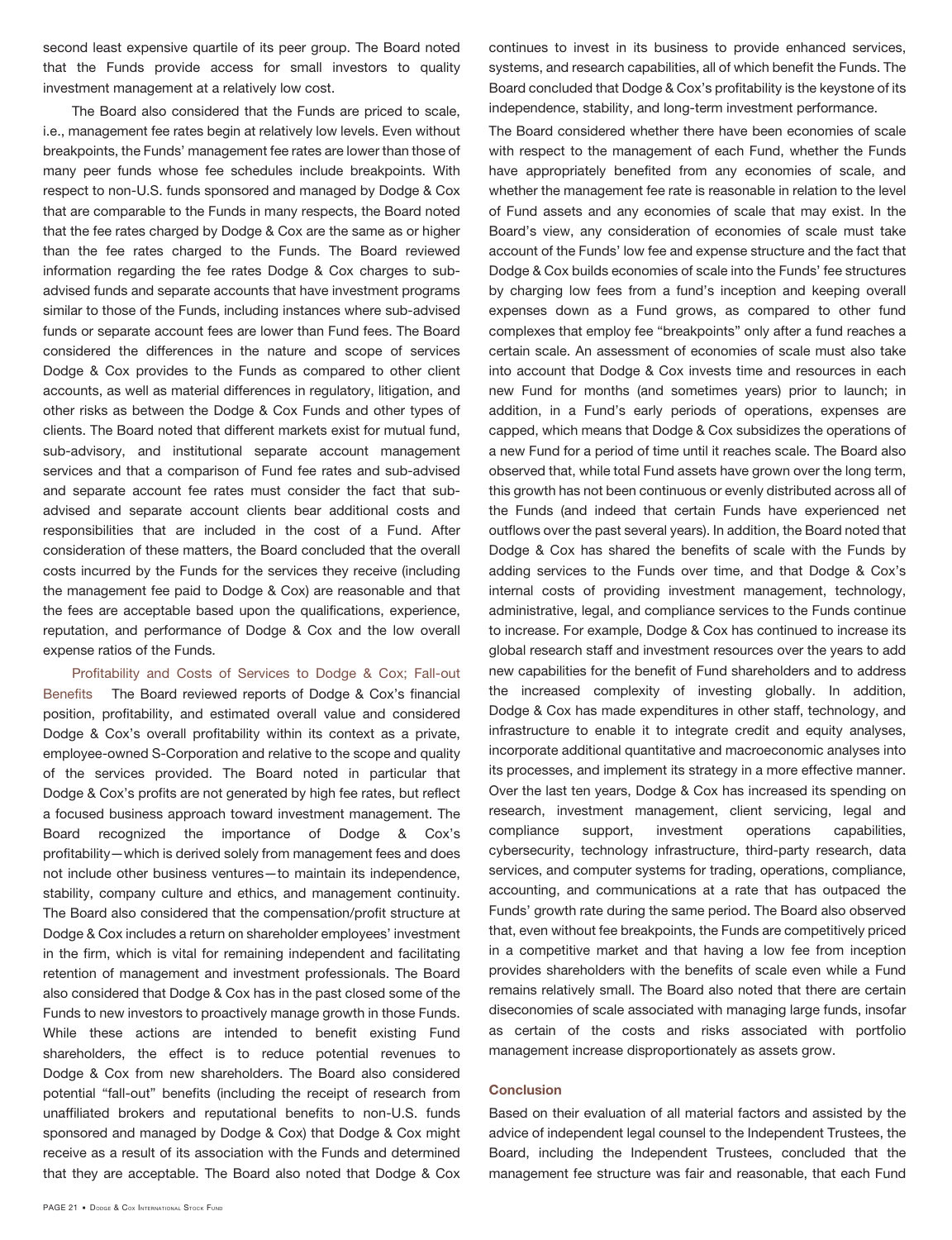was paying a competitive fee for the services provided, that Dodge & Cox's services have provided value for Fund shareholders over the long term, and that approval of the Agreements was in the best interests of each Fund and its shareholders.

### Fund Holdings

The Fund provides a complete list of its holdings on a quarterly basis by filing the lists with the SEC on Form N-CSR (as of the end of the second and fourth quarters) and on Part F of Form N-PORT (as of the end of the first and third quarters). Shareholders may view the Fund's Forms N-CSR and Part F of N-PORT on the SEC's website at sec.gov. A list of the Fund's quarter-end holdings is also available at dodgeandcox.com on or about the 15th day following each quarter end and remains available on the website until the list is updated for the subsequent quarter.

### Proxy Voting

For a free copy of the Fund's proxy voting policies and procedures, please call 800-621-3979, or visit the Fund's website at dodgeandcox.com, or visit the SEC's website at sec.gov.Information regarding how the Fund voted proxies relating to portfolio securities during the most recent 12-month period ended June 30 is also available at dodgeandcox.com or shareholders may view the Fund's Form N-PX at sec.gov.

### Household Mailings

The Fund routinely mails shareholder reports and summary prospectuses to shareholders and, on occasion, proxy statements. In order to reduce the volume of mail, when possible, only one copy of these documents will be sent to shareholders who are part of the same family and share the same residential address.

If you have a direct account with the Funds and you do not want the mailing of shareholder reports and summary prospectuses combined with other members in your household, contact the Funds at 800-621-3979. Your request will be implemented within 30 days.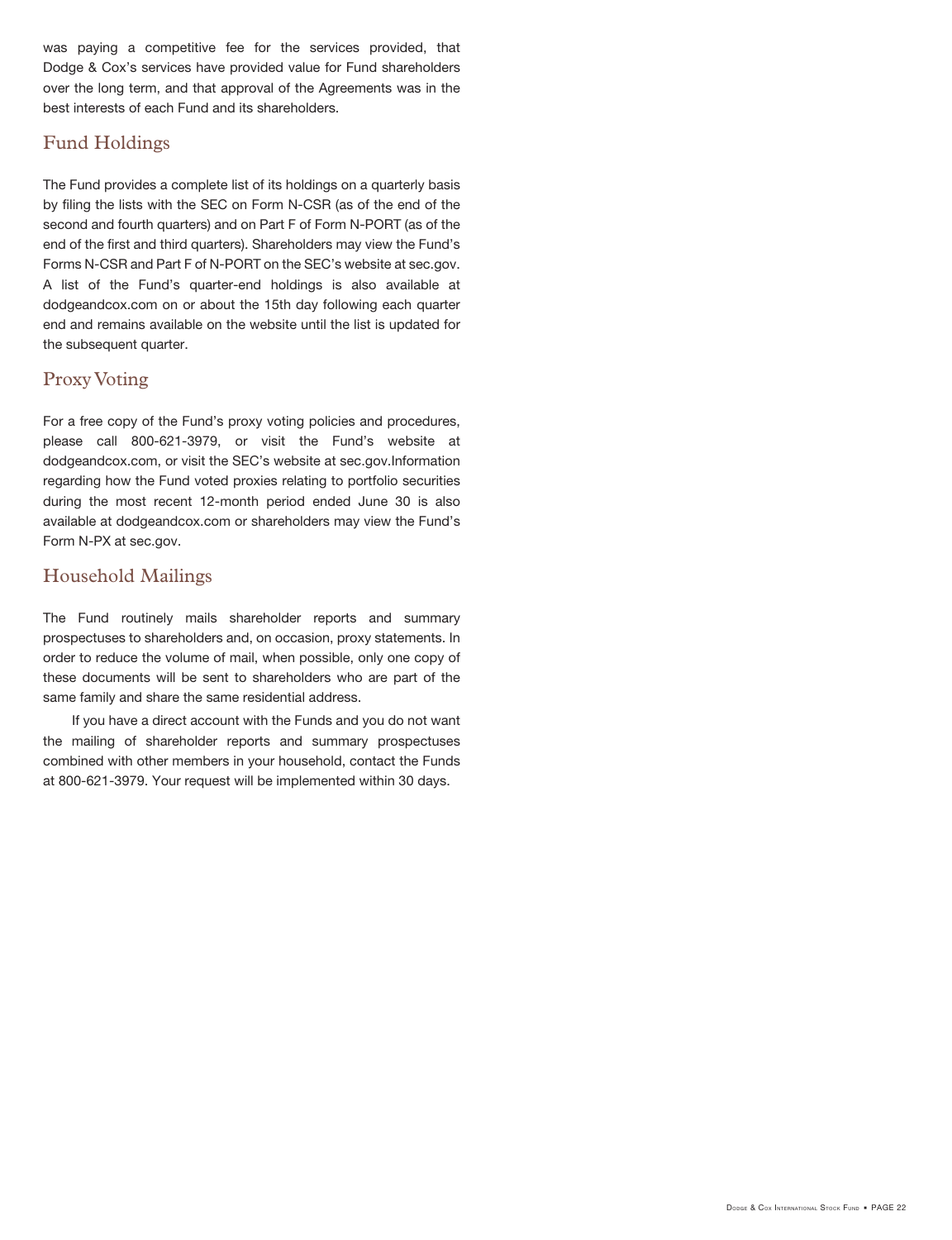### Dodge & Cox Funds — Executive Officer & Trustee Information

| Name (Age) and<br>Address*                        | <b>Position with Trust</b><br>(Year of Election or<br>Appointment) | Principal Occupation During Past Five Years and Other Relevant<br><b>Experience</b>                                                                                                                                                                                                                                                                                                                           | <b>Other Directorships of Public Companies Held</b><br>by Trustees                                                                                                                                                                                                                                               |
|---------------------------------------------------|--------------------------------------------------------------------|---------------------------------------------------------------------------------------------------------------------------------------------------------------------------------------------------------------------------------------------------------------------------------------------------------------------------------------------------------------------------------------------------------------|------------------------------------------------------------------------------------------------------------------------------------------------------------------------------------------------------------------------------------------------------------------------------------------------------------------|
| <b>Interested Trustees and Executive Officers</b> |                                                                    |                                                                                                                                                                                                                                                                                                                                                                                                               |                                                                                                                                                                                                                                                                                                                  |
| <b>Charles F. Pohl</b><br>(63)                    | <b>Chairman and Trustee</b><br>(since 2014)                        | Chairman and Director of Dodge & Cox; Chief Investment<br>Officer (until January 2022) and member of U.S. Equity<br>Investment Committee (USEIC) and Emerging Markets Equity<br>Investment Committee (EMEIC), Global Equity Investment<br>Committee (GEIC) (until 2021), International Equity Investment<br>Committee (IEIC) (until 2021) and U.S. Fixed Income<br>Investment Committee (USFIIC) (until 2019) |                                                                                                                                                                                                                                                                                                                  |
| Dana M. Emery<br>(60)                             | President<br>(since 2014) and<br>Trustee (since 1993)              | Chief Executive Officer, President, and Director of<br>Dodge & Cox; member of U.S. Fixed Income Investment<br>Committee (USFIIC) and Global Fixed Income Investment<br>Committee (GFIIC)                                                                                                                                                                                                                      |                                                                                                                                                                                                                                                                                                                  |
| Diana S. Strandberg<br>(62)                       | Senior Vice President<br>(since 2006)                              | Senior Vice President and Director of Dodge & Cox; Director<br>of International Equity and member of GEIC, IEIC, EMEIC,<br>USEIC (until (until 2020), GFIIC (until 2018)                                                                                                                                                                                                                                      | $\overline{\phantom{0}}$                                                                                                                                                                                                                                                                                         |
| Roberta R.W. Kameda<br>(61)                       | Chief Legal Officer<br>(since 2019) and<br>Secretary (since 2017)  | Vice President, General Counsel, and Secretary (since 2017)<br>of Dodge & Cox                                                                                                                                                                                                                                                                                                                                 |                                                                                                                                                                                                                                                                                                                  |
| <b>Shelly Chu</b><br>(48)                         | Treasurer<br>(since 2021)                                          | Vice President (since 2020) and Financial Oversight and<br>Control Analyst (since 2017) of Dodge & Cox; Head of Fund<br>Administration at RS Investments (2014-2016); Treasurer of<br>RS Funds (2014-2016); Chief Financial Officer of RS Funds<br>Distributor, LLC (2014-2016)                                                                                                                               |                                                                                                                                                                                                                                                                                                                  |
| <b>Katherine M. Primas</b><br>(47)                | <b>Chief Compliance</b><br>Officer (since 2010)                    | Vice President and Chief Compliance Officer of Dodge & Cox                                                                                                                                                                                                                                                                                                                                                    |                                                                                                                                                                                                                                                                                                                  |
| <b>Independent Trustees</b>                       |                                                                    |                                                                                                                                                                                                                                                                                                                                                                                                               |                                                                                                                                                                                                                                                                                                                  |
| Caroline M. Hoxby<br>(55)                         | Trustee<br>(since 2017)                                            | Professor of Economics, Stanford University; Director of the<br>Economics of Education Program, National Bureau of<br>Economic Research; Senior Fellow, Hoover Institution and<br>Stanford Institute for Economic Policy Research                                                                                                                                                                             |                                                                                                                                                                                                                                                                                                                  |
| <b>Thomas A. Larsen</b><br>(72)                   | Trustee<br>(since 2002)                                            | Senior Counsel of Arnold & Porter (law firm) (2013-2018);<br>Partner of Arnold & Porter (until 2012); Director of Howard,<br>Rice, Nemerovski, Canady, Falk & Rabkin (1977-2011)                                                                                                                                                                                                                              |                                                                                                                                                                                                                                                                                                                  |
| <b>Ann Mather</b><br>(61)                         | Trustee<br>(since 2011)                                            | CFO, Pixar Animation Studios (1999-2004)                                                                                                                                                                                                                                                                                                                                                                      | Director, Alphabet Inc. (internet<br>information services) (since 2005);<br>Director, Netflix, Inc. (internet television)<br>(since 2010); Director, Arista Networks<br>(cloud networking) (since 2013);<br>Director, Blend (software<br>company) (since 2019), Director,<br>Bumble (online dating) (since 2020) |
| <b>Robert B. Morris III</b><br>(69)               | Trustee<br>(since 2011)                                            | Advisory Director, The Presidio Group (2005-2016); Partner<br>and Managing Director-Global Investment Research at<br>Goldman Sachs (until 2001)                                                                                                                                                                                                                                                               |                                                                                                                                                                                                                                                                                                                  |
| Gabriela Franco<br>Parcella (53)                  | Trustee<br>(since 2020)                                            | President (since 2020) and Executive Managing Director of<br>Merlone Geier Partners (2018-2019); Chairman, President,<br>and CEO, Mellon Capital (2011 to 2017); COO, Mellon Capital<br>(1997 to 2011)                                                                                                                                                                                                        | Director, Terreno Realty Corporation<br>(since 2018)                                                                                                                                                                                                                                                             |
| <b>Gary Roughead</b><br>(70)                      | Trustee<br>(since 2013)                                            | Robert and Marion Oster Distinguished Military Fellow,<br>Hoover Institution (since 2012); Admiral, United States Navy<br>(Ret.); U.S. Navy Chief of Naval Operations (2007-2011)                                                                                                                                                                                                                             | Director, Northrop Grumman Corp.<br>(global security) (since 2012); Director,<br>Maersk Line, Limited (shipping and<br>transportation) (since 2016)                                                                                                                                                              |
| Mark E. Smith<br>(70)                             | Trustee<br>(since 2014)                                            | Executive Vice President, Managing Director-Fixed Income<br>at Loomis Sayles & Company, L.P. (2003-2011)                                                                                                                                                                                                                                                                                                      |                                                                                                                                                                                                                                                                                                                  |
| John B. Taylor<br>(75)                            | Trustee<br>(since 2005)<br>(and 1995-2001)                         | Professor of Economics, Stanford University (since 1984);<br>Senior Fellow, Hoover Institution (since 1996); Under<br>Secretary for International Affairs, United States Treasury<br>$(2001 - 2005)$                                                                                                                                                                                                          |                                                                                                                                                                                                                                                                                                                  |

\* The address for each Officer and Trustee is 555 California Street, 40th Floor, San Francisco, California 94104. Each Officer and Trustee oversees all seven series in the Dodge & Cox Funds complex and serves for an indefinite term.

Additional information about the Trust's Trustees and Officers is available in the Trust's Statement of Additional Information (SAI). You can get<br>a free copy of the SAI by visiting the Funds' website at dodgeandcox.com or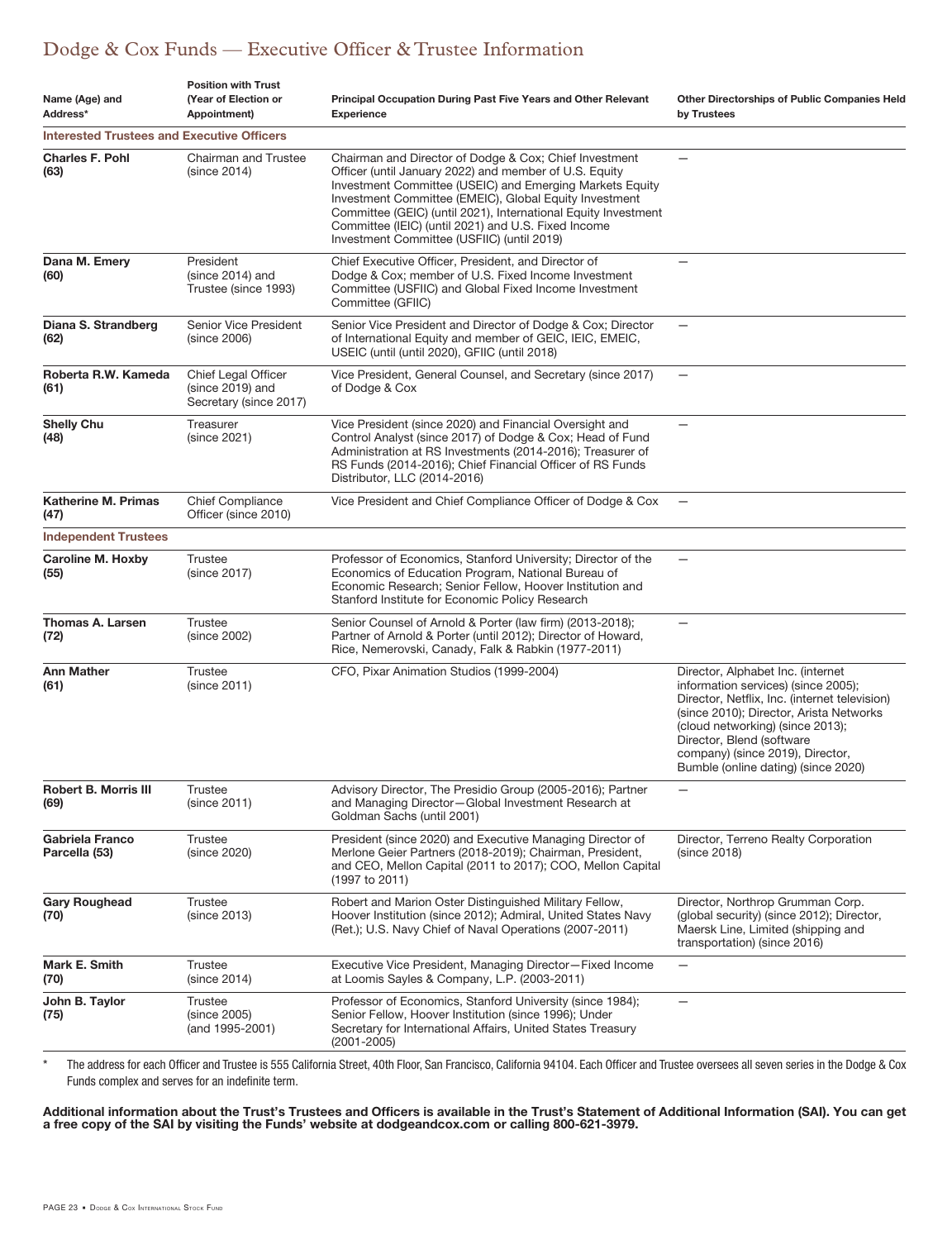This Page Intentionally Left Blank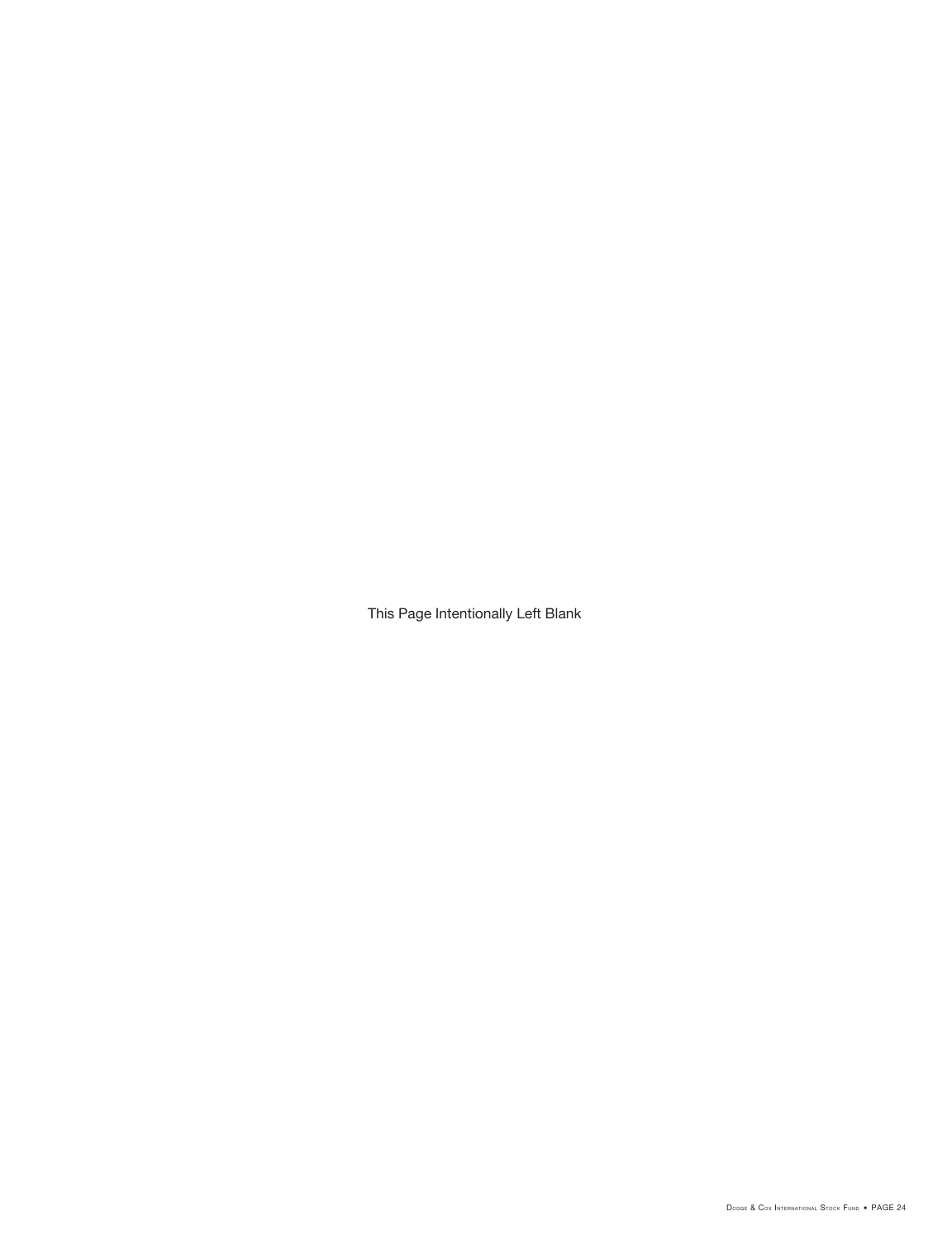This Page Intentionally Left Blank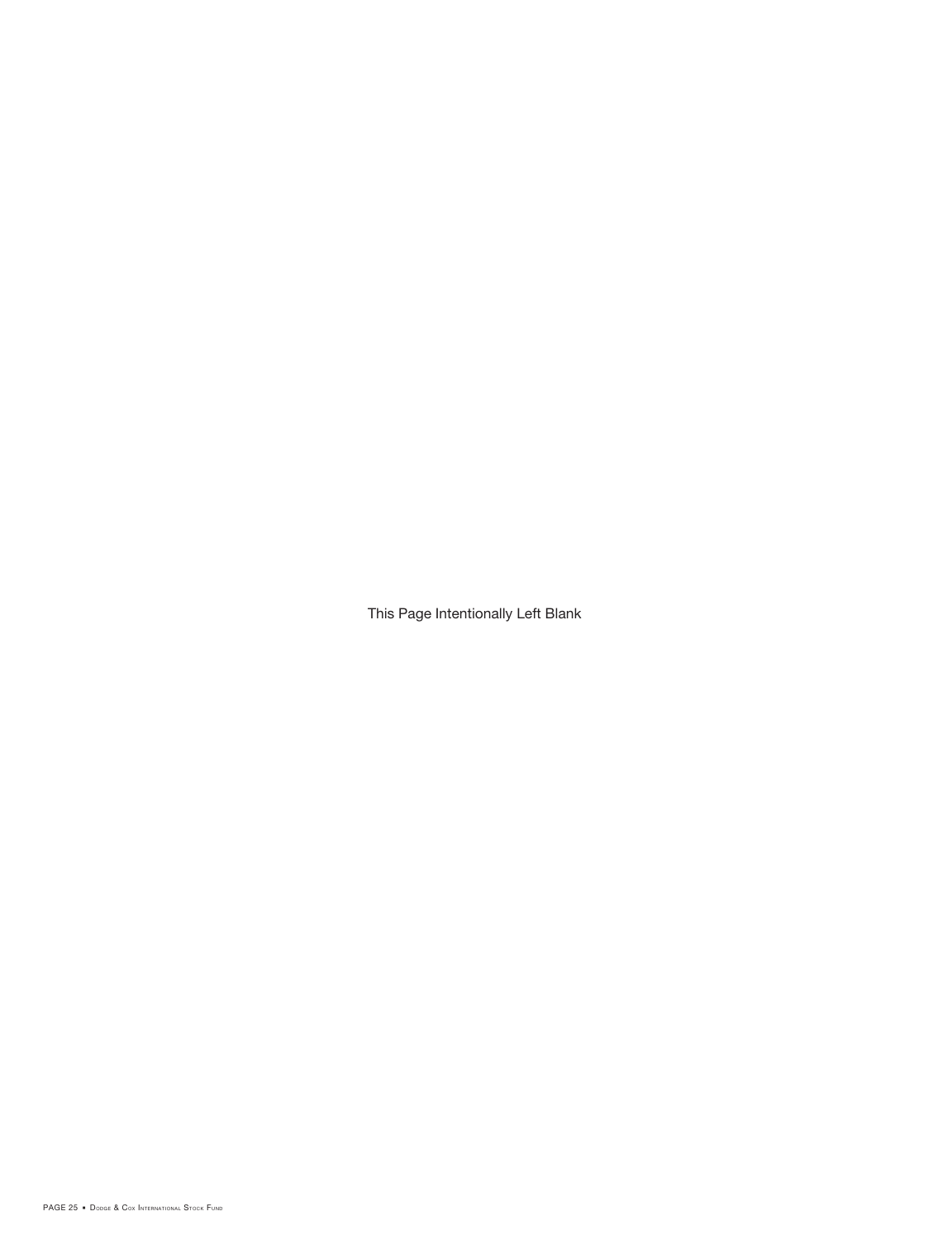This Page Intentionally Left Blank